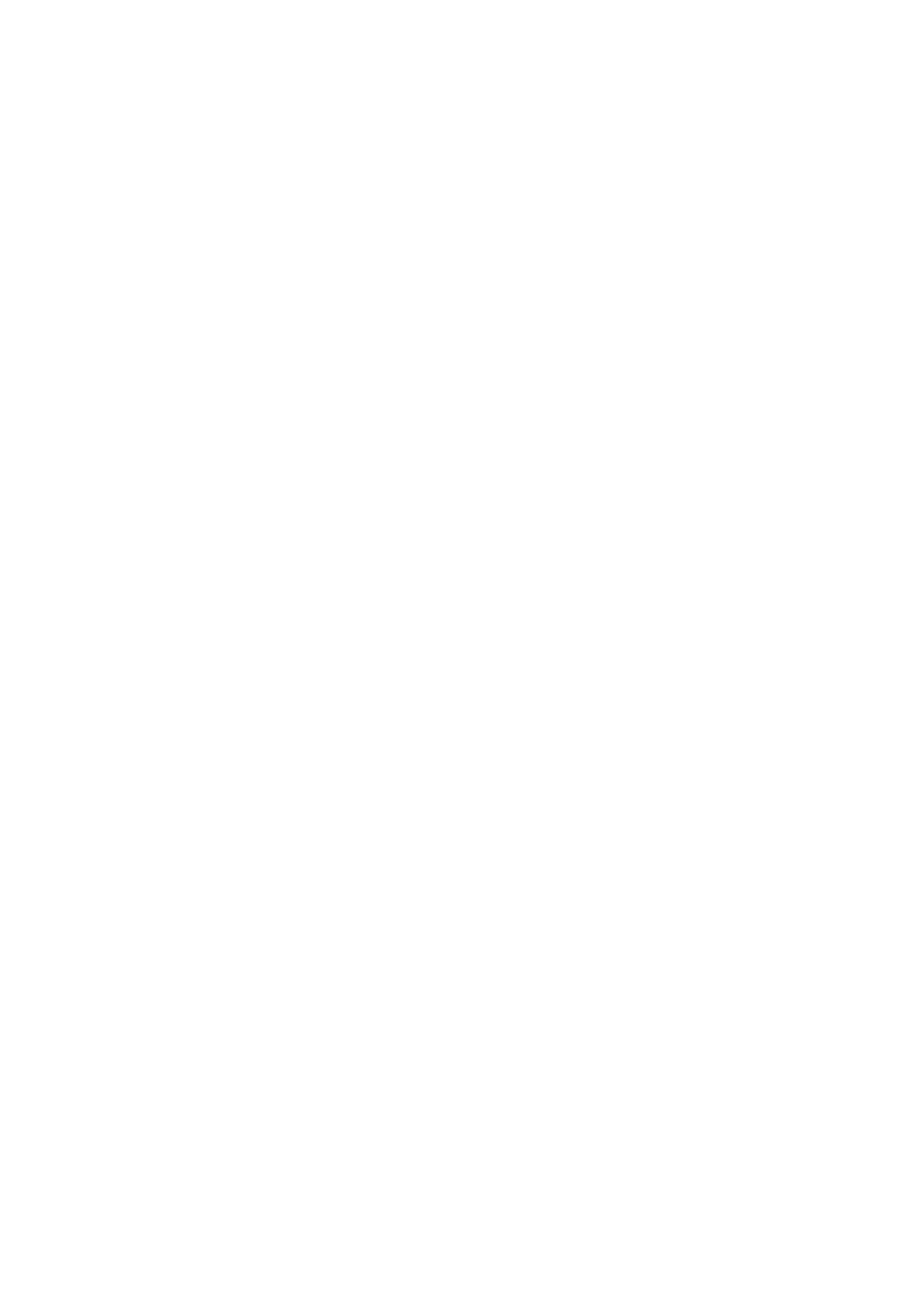

# 2016 Proposed Work Programme and Budget to the 65<sup>th</sup> Session of the IBE **Council**

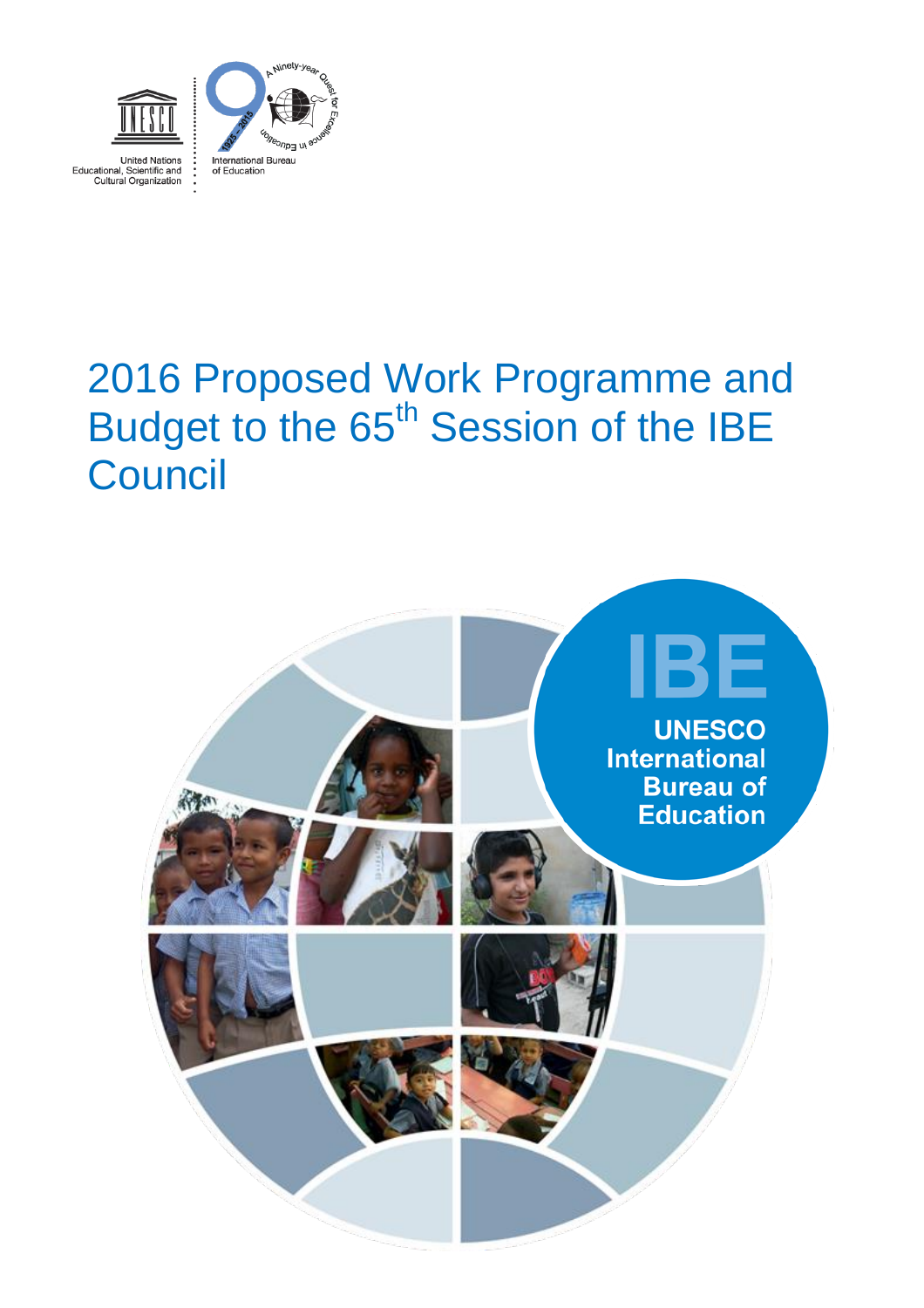### Table of Contents

#### I. Programming context

- II. IBE Expected Result 1, Contributing to MLA1 [ER:1, 5, 6 & 7], MLA2 and MLA3 [ER 11] *Capacities of individuals and institutions for the design, development and implementation of quality curriculum processes enhanced, and curriculum innovation, reform and revision initiatives supported*
- III. IBE Expected Result 1a, Contributing to MLA1 [ER:1 & 5,] and MLA3 [ER 11] *Member States' capacity strengthened to analyze and address systemic constraints to their equitable provision of quality and development-relevant education and learning*
- IV. IBE Expected Result 2, Contributing to MLA3 [ER 11] *A sound knowledge base to inform evidence-based decision making and practices in curriculum, learning and assessment improved and applied*
- V. International Conference on Education
- VI. Institutional and organizational development
- VII. Budget

*Annex 1: SDG 4 and targets*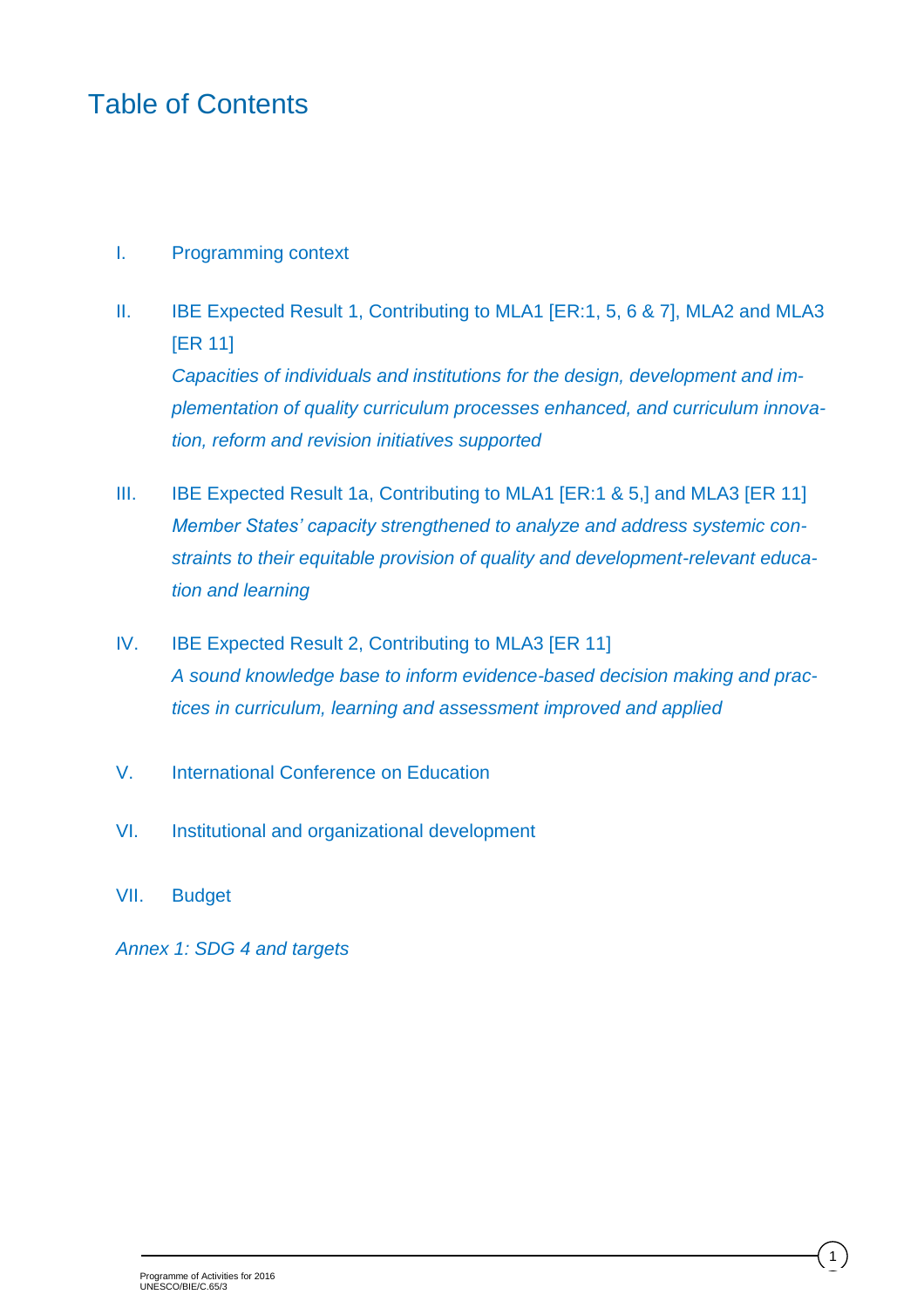## I. Programme context

#### **Introduction**

This document proposes to the  $65<sup>th</sup>$  session of the IBE Council, the 2016 work programme and budget for review and clearance. The proposal is made against a backdrop of the recently adopted Sustainable Development Goals (SDGs); particularly SDG4 and the global 2030 education agenda which are duly recognized. The proposed work programme and budget also take full cognisance of UNESCO's mandate, core functions, guiding documents such as the C/4 and C/5 as well as their related Expected Results (ERs), the Sector strategy 2014-21 and the IBE Centre of Excellence (CoE) strategy.

SDG4 and the global 2030 education agenda commit UNESCO's Member State (MSs) to *"Ensure inclusive and equitable quality education and to promote lifelong learning opportunities for all".* Suffice it to highlight that 'all' means 'all' regardless of sex, age, race, ethnicity, religion, language, locale, habitat, life situation, disability, migrant status, indigenous peoples, etc. 'ALL' must have quality and development-relevant education as well as impactful lifelong learning opportunities that support the acquisition of competencies required for their optimal contribution to, and benefit from the sustainable and inclusive development envisaged through SDGs and through national development agendas.

The proposed work programme and budget capitalize on the IBEs strategic positioning and expertise to optimally contribute to the realization of SDG4, and by implication, to the realization of the other 16 SDGs that depend on quality and development-relevant education for their actualization.

#### **IBE's Centrality to the Implementation of SDGs**

The mandate of the IBE; "excellence in curriculum and related matters" is central to all the key elements of SDG4: *quality***,** *relevance, equity* and *lifelong learning***.** It would be difficult to attain any of the core elements of SDG4 without close attention to the curriculum and its closely related matters: *learning, teaching and assessment.*

The curriculum determines the quality of education and of learning experiences in a fundamental manner. It articulates current and future competencies that make for the *relevance* of education to holistic, inclusive and sustainable development.

Through its role in global education policy development (e.g., ICE 2008 and previous ones), the IBE has championed *equity* and *inclusion* through, and in education and learning. To date, the IBE continues to operationalize equity and inclusion through: The design of national curricula frameworks, norms and standards for curriculum design and development, analyses of existing curricula for all forms of bias, and the development of the UNESCO Education Sector's guidelines for equity and inclusion.

By selecting *learning*, *teaching* and *assessment* as "curriculum-related matters" of focus, the IBE addresses the content and core processes that fundamentally determine the *quality, effectiveness* and *development-relevance* of education and lifelong learning.

Smooth transitions through levels of education and learning settings are predominantly a matter of curriculum design. When well enacted, core principles of curriculum design: *scope, sequence, balance, equivalencies, vertical and horizontal articulation, flexible modularization, packaging and delivery,* are indispensable for giving effect to national and global lifelong learning policies as envisaged in SDG4. Furthermore, curriculum related matters of IBE's focus: *teaching, learning and assessment* are fundamental instruments for making lifelong learning policies a reality.

Furthermore, through the fourth of its six programmatic areas, the IBE directly provides MSs technical support for strengthening the *quality*  and *development-relevance* of their education and learning systems.

The proposed work programme and budget for 2016 is therefore guided by the need for IBE to:

- (i) optimally contribute to the attainment of SDG4 and its country-specified targets
- (ii) intensify direct technical support to MSs to improve the quality and developmentrelevance of their education and lifelong learning systems
- (iii) optimally contribute to the Expected Results (ERs) of the UNESCO education sector as articulated in the 38 C/5
- (iv) consolidate and intensify the IBE's progress towards a globally recognized CoE status
- (v) sustain the alignment of IBE's six medium term programmatic areas to UNESCO core functions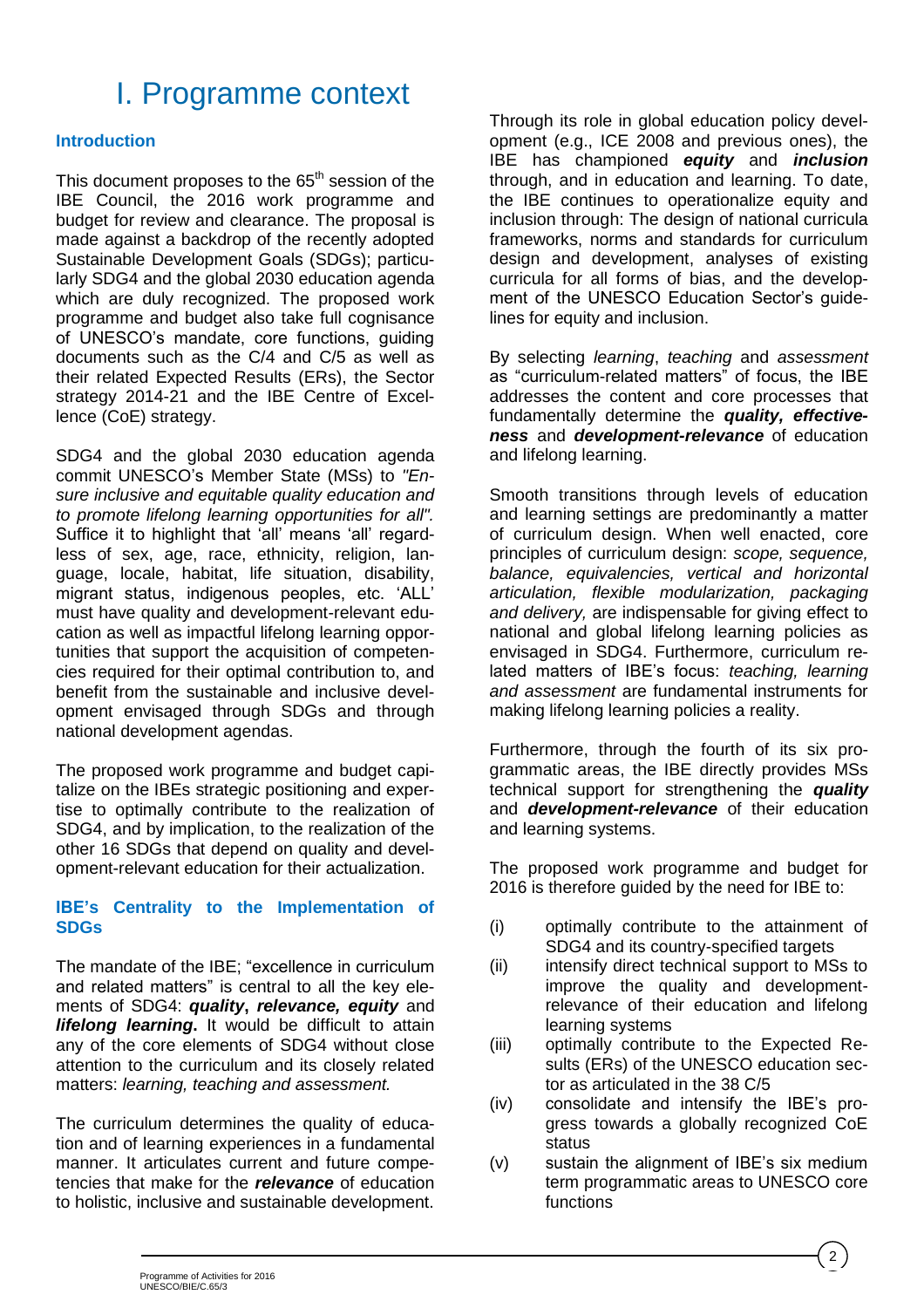#### **Medium Term Programmatic Areas: Acceleration to CoE Status**

*Innovation and Leadership in Curriculum, Learning, Teaching, and Assessment* (Norms and standard-setting function) This programme is intended to re-conceptualize and reposition curriculum as central to national and global sustainable development dialogue and interventions within the context of SDG4 and the global education 2030 agenda. It is also intended to reposition curriculum as an indispensable tool for giving effect to policies on lifelong learning.

*Current and critical Issues in Curriculum, Learning, Teaching, and Assessment* (Laboratory of ideas function) aimed at developing curricula guidelines and prototypes for areas of high demand and where MSs have limited experience and/or areas where MSs are not making desired progress.

*Knowledge Creation and Management in Curriculum, Learning, Teaching, and Assessment* (Clearinghouse function) to improve physical and substantive access to evidence-based knowledge required to guide curriculum design and development, as well as teaching, learning and assessment within the demands of the global education 2030 agenda. Specifically, the IBE will intensify its knowledge brokerage role with a view to bridge the gap between knowledge creation and application focusing on: *curriculum and the development-relevance of education, learning, teaching and assessment.* IBE will also improve the real and virtual dissemination of "brokered" cutting-edge research-based knowledge to targeted practitioners.

*Systemic Strengthening of Quality and Development Relevance of Education and Learning* (Capacity builder function) aimed at enhancing the capacity of MSs to analyze and address critical impediments that prevent their equitable and resource efficient provision of quality and development-relevant education and impactful lifelong learning opportunities as implied in SDG4.

*Leadership for Global Dialogue on Curriculum and*  Learning (Intellectual leadership function) with an aim to sustain global dialogue on the conceptual and operational implications of SDGs in general, and SDG4 in particular, to national curriculum design and development processes and outputs. Leading this dialogue will also reinforce IBE's position as a global CoE on curriculum and related

matters as well as an indispensable contributor to the attainment of SDG4.

*Institutional and Organizational Development* (Capacity development function of the IBE) which aims to sustain the strengthening of the IBE's capacity to implement the CoE strategy and the education sector ERs, optimally contribute to the attainment of SDG4 and of the global education 2030 agenda.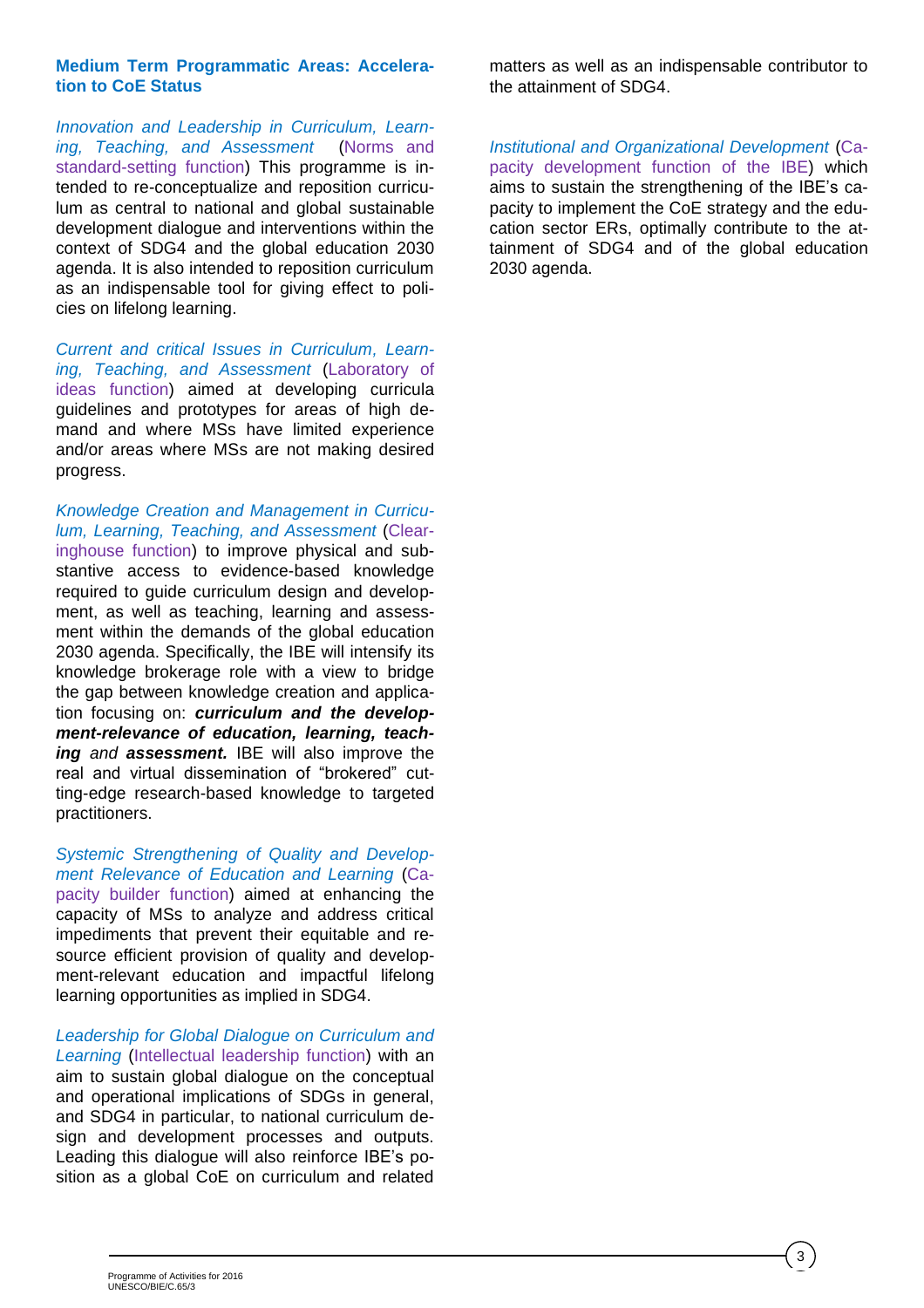### II. IBE Expected Result 1, Contributing to MLA1 [ER:1, 5, 6 & 7], MLA2 and MLA3 [ER 11]

*Capacities of individuals and institutions for the design, development and implementation of quality curriculum processes enhanced, and curriculum innovation, reform and revision initiatives supported*

During 2016, the IBE will continue to strengthen its global intellectual leadership for curriculum, learning, teaching, and assessment. This will entail further refinement, discussion, validation, adoption and ownership of the new curriculum paradigm shift tabled for initial consultation in 2015 during the World Education Forum 2015 (WEF). Several modalities will be used including moderated e-forums with the Global Curriculum Network (GCN) and other stakeholders, In-Progress Reflection BLOG, and the first global congress of the GCN. IBE will intensify and expand technical support to MSs to align their curricula frameworks with the demands of SDG4, the new curriculum paradigm which includes a technology perspective and the sustained anticipation of future competencies. The IBE will sustain the geographical expansion of the post-graduate diploma course with a view to reach two more regions within 2016. Research-based knowledge will continuously be infused into the course to ensure its quality, relevance and currency.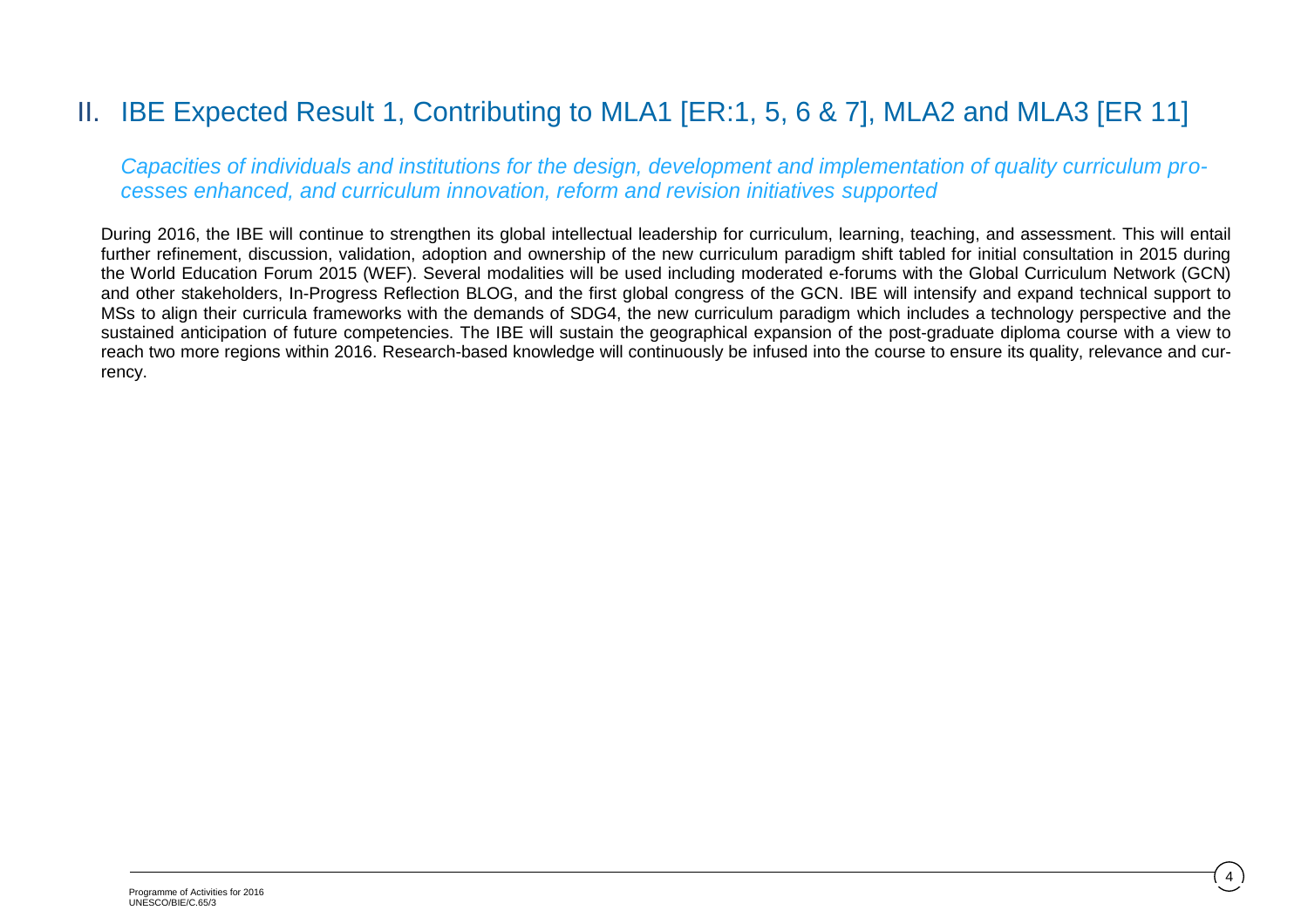| <b>Activities</b>                                                                                                                                                                                                                                                                                                                                                                                                                                                                                                                                                                                                                                                                                                                                                                                                                                                                                                                                                                                                                                                                                                                                                                                                                      | <b>Expected Impact</b>                                                                                                                                                                                                                                                                                                                                                                                                                                                                                                                                                                                                                                                                                                                     | <b>Risks</b>                                                                                                                                                                                                                                                                                                                                      | <b>Risk Mitigation</b>                                                                                                                                                                                                                                                                                                                                                                                                                                                                                                                                                  |
|----------------------------------------------------------------------------------------------------------------------------------------------------------------------------------------------------------------------------------------------------------------------------------------------------------------------------------------------------------------------------------------------------------------------------------------------------------------------------------------------------------------------------------------------------------------------------------------------------------------------------------------------------------------------------------------------------------------------------------------------------------------------------------------------------------------------------------------------------------------------------------------------------------------------------------------------------------------------------------------------------------------------------------------------------------------------------------------------------------------------------------------------------------------------------------------------------------------------------------------|--------------------------------------------------------------------------------------------------------------------------------------------------------------------------------------------------------------------------------------------------------------------------------------------------------------------------------------------------------------------------------------------------------------------------------------------------------------------------------------------------------------------------------------------------------------------------------------------------------------------------------------------------------------------------------------------------------------------------------------------|---------------------------------------------------------------------------------------------------------------------------------------------------------------------------------------------------------------------------------------------------------------------------------------------------------------------------------------------------|-------------------------------------------------------------------------------------------------------------------------------------------------------------------------------------------------------------------------------------------------------------------------------------------------------------------------------------------------------------------------------------------------------------------------------------------------------------------------------------------------------------------------------------------------------------------------|
| 1. Lead and sustain a global dialogue on the paradigm shift (aligned with<br>SDG4 Targets 4.1, 4.7 and means of implementation 4.c.)<br>Launch moderated e-forums on the global curriculum paradigm shift<br>$\bullet$<br>with members of the GCN and faculties of education as key target par-<br>ticipants and other educators as secondary participants;<br>Sustain the BLOG on In-Progress Reflection on Critical and Current Is-<br>$\bullet$<br>sues in Curriculum. Learning and Assessment,<br>Launch a moderated e-forum on curriculum norms and standards set-<br>$\bullet$<br>ting document to be used as a resource and a guide for MSs who want<br>to improve their curriculum design and development processes in line<br>with SDG4;<br>Design and articulate future competencies to be used as a reference<br>$\bullet$<br>document for MSs who want to improve the development- and tem-<br>poral-relevance of their curricula,<br>Advance preparations for the global congress on curriculum including<br>$\bullet$<br>face-to-face regional consultations with a view to secure a formal en-<br>dorsement of all normative instruments produced by the IBE in collabo-<br>ration with the GCN and other stakeholders. | • MSs' widening contribution to, and ownership<br>of the proposed global paradigm on curricu-<br>lum;<br>• Common conceptualization of curriculum and<br>common norms and standards taking root;<br>Anticipatory capacity of Curriculum Develop-<br>ment Centres of MSs improving as evident in<br>the list of current and future competencies in-<br>tegrated into national curricula;<br>Recognition of the normative and leadership<br>role of the IBE advancing as evident in the<br>number of MSs seeking technical support<br>and/or applying normative outputs of the IBE;<br>Partnership and collaboration between the<br>IBE and GCN strengthening.<br>Partnership and collaboration between the<br><b>IBE and OECD improving</b> | Should there be lack of<br>funds for translation and in-<br>terpretation, there could be<br>imbalanced regional partici-<br>pation and therefore owner-<br>ship;<br>Adoption of a global para-<br>digm may take a much<br>longer consultative process;<br>Staff shortages may contin-<br>ue to hinder timely coordi-<br>nation of all activities. | Reach out to regional entities<br>(Regional Economic Commu-<br>nities, bureaus, think-tanks,<br>etc.) to convene regional con-<br>sultations within their events,<br>and expand the global out-<br>reach of IBE work through the<br>GCN, multilingual blogs and<br>social networks;<br>Where funds allow, translate<br>principal normative outputs;<br>Increase awareness raising<br>$\bullet$<br>activities<br>advocacy<br>and<br>through social media;<br>Reprogramme work into 2017<br>$\bullet$<br>where<br>human resources<br>shortage proofs insurmounta-<br>ble. |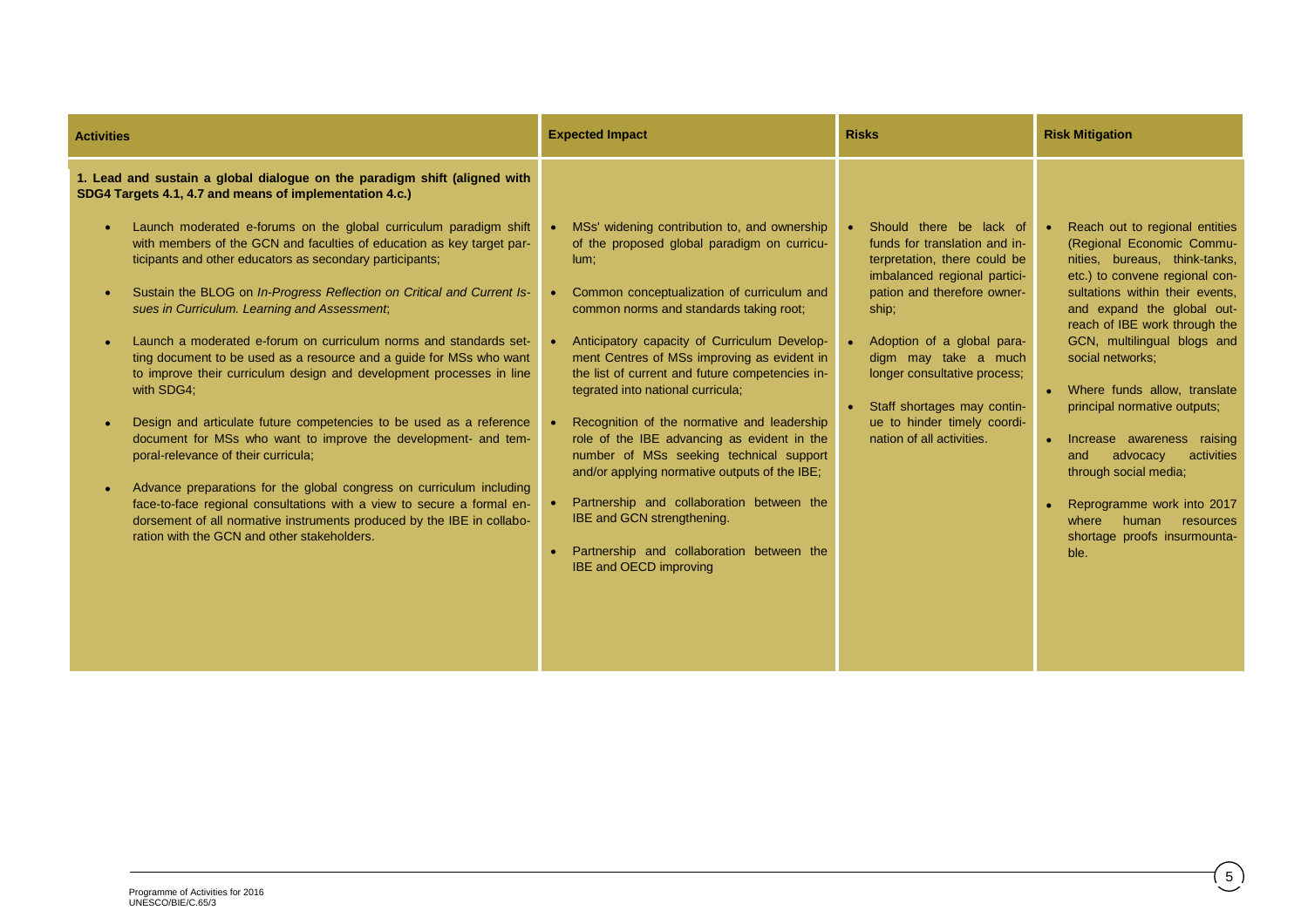| 2. Strengthening global networks and partnerships for curriculum and learn-<br>ing (aligned with SDG 4 all seven Targets and mean of implementation 4.c.)<br>Formally launch the GCN and make public its ToRs;<br>Sustain and expand virtual outreach through its Diploma Alumni Net-<br>work, multilingual blogs and social networks as platforms for knowledge<br>production and sharing on curriculum issues, trends and practices;<br>Sustain the Community of Practice (CoP) in curriculum development as<br>a tool for knowledge sharing.                                                                                                                                                                                                                                                                                 | • Interaction and knowledge exchange between<br>the IBE and the GCN improving as evident in<br>the number of GCN members who are actively<br>engaged with the IBE;<br>• Increasing number of members of the Alumni;<br>· widening interaction between the IBE and<br>CoP:<br>An increasing number of partners taking<br>advantage from the services and expertise of<br>the IBE. |                                                                                                                                                                    |                                                                                                                                                                                                                                                     |
|---------------------------------------------------------------------------------------------------------------------------------------------------------------------------------------------------------------------------------------------------------------------------------------------------------------------------------------------------------------------------------------------------------------------------------------------------------------------------------------------------------------------------------------------------------------------------------------------------------------------------------------------------------------------------------------------------------------------------------------------------------------------------------------------------------------------------------|----------------------------------------------------------------------------------------------------------------------------------------------------------------------------------------------------------------------------------------------------------------------------------------------------------------------------------------------------------------------------------|--------------------------------------------------------------------------------------------------------------------------------------------------------------------|-----------------------------------------------------------------------------------------------------------------------------------------------------------------------------------------------------------------------------------------------------|
| 3. Reinforce the quality of the Postgraduate Diploma Course in Curriculum<br>Design and Development (aligned with SDG 4 Target 4.1 and mean of im-<br>plementation 4.c.)<br>Revise and update the diploma face-to-face and on-line sessions princi-<br>pally in light of the new curriculum paradigm and the issues addressed<br>within the global education 2030 agenda;<br>Update the Curriculum Resource Pack (CRP) and diploma training ma-<br>terials with the view to broadening the international comparative per-<br>spective as well as to incorporate thematic modules on critical and cur-<br>rent issues in curriculum and learning;<br>Continue the training of facilitators and tutors to better facilitate and fol-<br>low-up on the course;<br>Continue tracing the impact of the diploma courses in the field. | • Graduates of the course better able to support<br>their countries' efforts to align curricula with<br>the global 2030 education agenda;<br>Country-level technical leadership for curricu-<br>lum design, development and implementation<br>continuing to strengthen.                                                                                                          | • Low completion rate of<br>course due to the candi-<br>dates' workload;<br>• MoEs not recognizing and<br>using the Diploma course<br>for professional incentives. | Enhance the flexibility of the<br>coursework and personalized<br>pace of completion;<br>Intensify dialogue and advo-<br>cacy with MoEs leaders on the<br>necessity of technical leader-<br>ship for curriculum reform and<br>development processes. |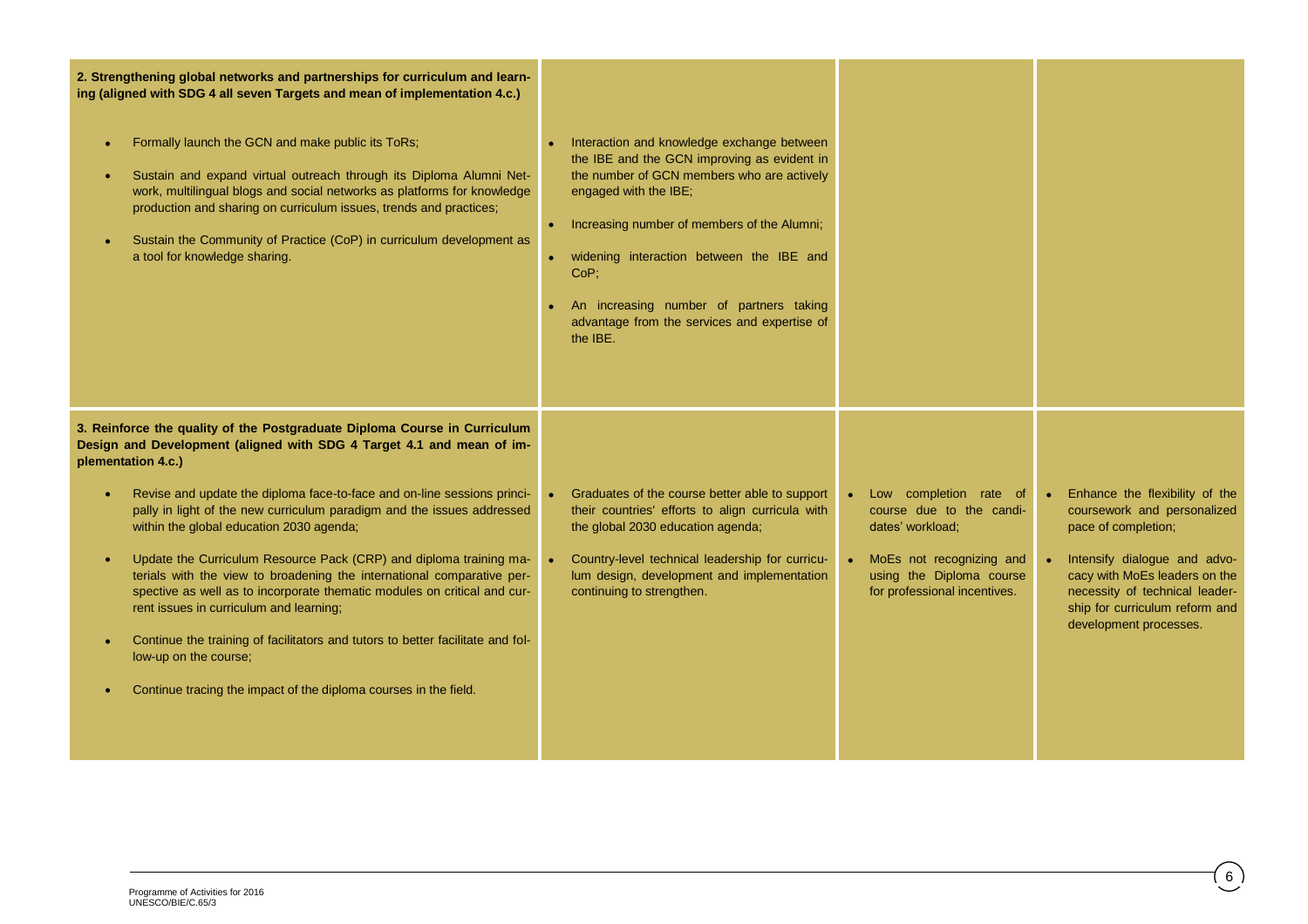| 4. Upgrade the Diploma Course to a Master's level (aligned with SDG 4 Tar-<br>get 4.1 and mean of implementation 4.b, 4.c.)<br>In Africa, launch a 3-tier qualification system (teacher certificate, post-<br>graduate diploma and master's degree) in Curriculum Design and De-<br>velopment partnered with UNESCO HQ Section of Teacher Develop-<br>ment (ED/ESC/TED), the Open University of Tanzania (OUT),<br>Education International and other partners;<br>In LAC, launch the Master in Curriculum and Learning within a consorti-<br>um of universities and teacher training institutions, starting (to confirm)<br>with San Ignacio de Loyola University (Peru) and the Teacher Education<br>Institute BYCENJ (Jalisco, Mexico).                                                                                                                                                                                                                                                                                                                                                                                                                                                                                                                                                                                                                                                                                                                                                                                                                                                                                                                                                                              | The professionalization of curriculum design,<br>development and implementation continues<br>to improve in Africa, particularly francophone<br>regions;<br>IBE partnerships with academic institutions<br>improving.                                                                                                                                                                                                        | MSs lack resources to<br>finance the participation of<br><b>MoEs</b><br>and<br>related-<br>institutions staff in the di-<br>ploma and master pro-<br>grammes. | Intensify resource mobiliza-<br>tion for scholarships and<br>broaden the base of partners<br>with high enough interest in<br>the courses to provide schol-<br>arships for their constituents. |
|------------------------------------------------------------------------------------------------------------------------------------------------------------------------------------------------------------------------------------------------------------------------------------------------------------------------------------------------------------------------------------------------------------------------------------------------------------------------------------------------------------------------------------------------------------------------------------------------------------------------------------------------------------------------------------------------------------------------------------------------------------------------------------------------------------------------------------------------------------------------------------------------------------------------------------------------------------------------------------------------------------------------------------------------------------------------------------------------------------------------------------------------------------------------------------------------------------------------------------------------------------------------------------------------------------------------------------------------------------------------------------------------------------------------------------------------------------------------------------------------------------------------------------------------------------------------------------------------------------------------------------------------------------------------------------------------------------------------|-----------------------------------------------------------------------------------------------------------------------------------------------------------------------------------------------------------------------------------------------------------------------------------------------------------------------------------------------------------------------------------------------------------------------------|---------------------------------------------------------------------------------------------------------------------------------------------------------------|-----------------------------------------------------------------------------------------------------------------------------------------------------------------------------------------------|
| 5. Provide tailored technical assistance based on country needs identified<br>by national authorities or former trainees (post-training interventions,<br>aligned with SDG Targets 4.1, 4.3, 4.5, 4.6, 4.7 and mean of implementation<br>4.c.)<br>Support the Education Sector Analysis and Development Plans of Tan-<br>zania partnered with UNESCO HQ, IIEP and the Dar el Salaam Office;<br>Contribute to the development of national curriculum reform proposal for<br>Afghanistan partnered with the Ministry of Education and UNESCO Ka-<br>bul Office:<br>Support the implementation of the curriculum reform process in basic<br>and secondary education in Kenya partnered with the Ministry of Educa-<br>tion, Science and Technology, the Kenya Institute of Curriculum Devel-<br>opment (KICD) and the Nairobi Office;<br>Support the curriculum reform agenda for Congo Brazzaville in collabo-<br>ration with the UNESCO Office, Teacher section at HQ and possibly the<br>World Bank;<br>Strengthen female participation in STEM (Science, Technology, Engi-<br>neering and Maths) in Cambodia, Indonesia, Kenya and Nigeria through<br>policies, curricula, pedagogy, teacher education and professional devel-<br>opment, partnered with Malaysia, UNESCO Education and Science<br>Sectors;<br>Commence and/or sustain technical support to countries that have al-<br>ready directly requested it or have requested it through UNESCO coun-<br>try offices: Afghanistan, Botswana, Burkina Faso, Cambodia, Cape<br>Verde, Republic of Congo, Democratic Republic of Congo, Indonesia,<br>Kenya, Madagascar, Mauritius, Nigeria, Niger, Senegal, Seychelles,<br>South Africa, Swaziland and Tanzania; | MSs curricula improving and better able to<br>support education quality, equity and rele-<br>vance in line with the new curriculum para-<br>digm and the SDG4;<br>MSs technical capacity for curriculum design,<br>development and implementation improving;<br>Global recognition of IBE as an invaluable<br>technical partner to MSs in its fields of com-<br>petence expanding;<br>IBE's reputation as a CoE augmenting. | Slow and sometimes inter-<br>rupted pace of work at<br>country level.                                                                                         | Strengthen collaboration with<br>$\bullet$<br>UNESCO field-level struc-<br>tures as they have the con-<br>tinuous presence required to<br>sustain the momentum of<br>work.                    |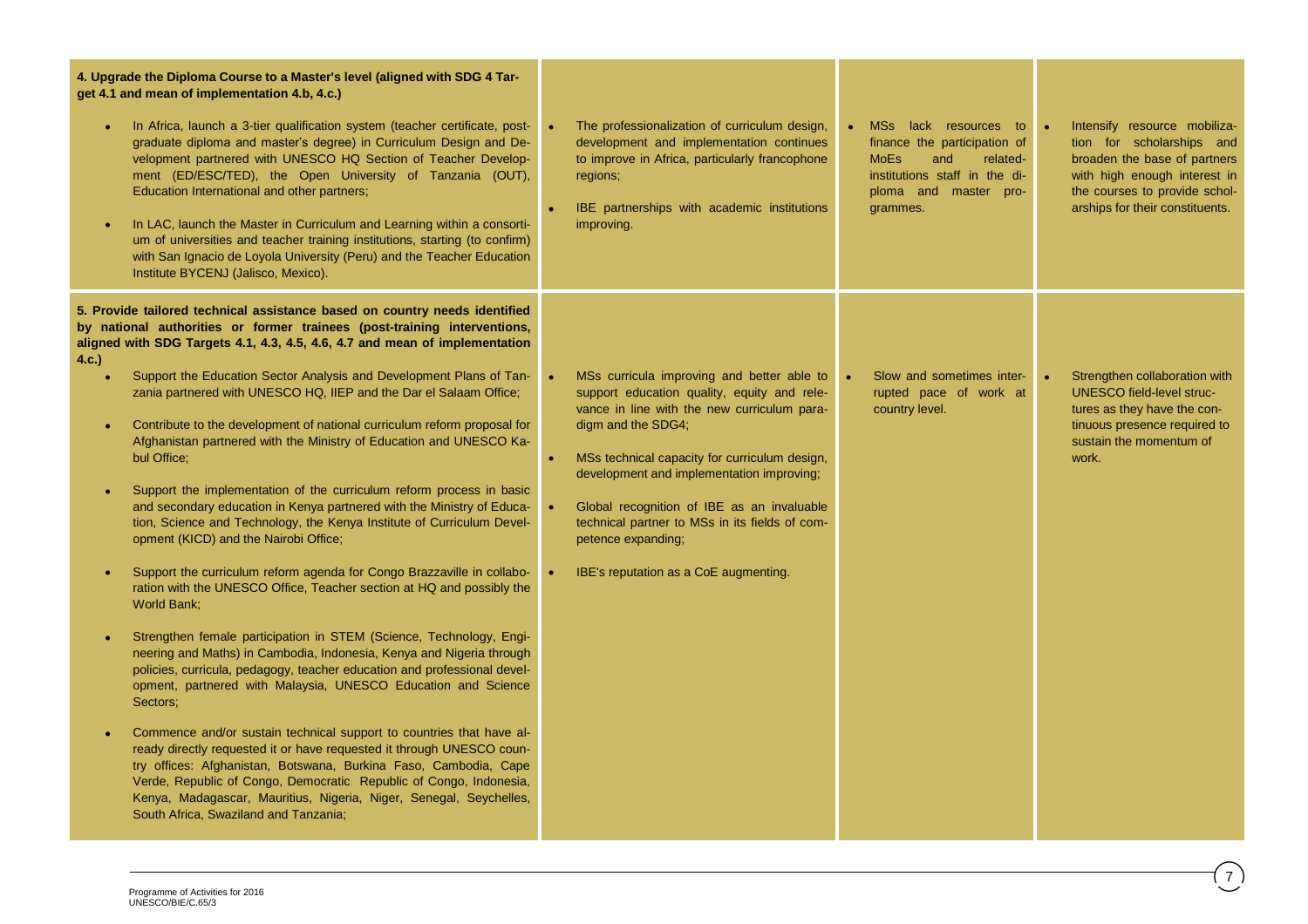| 7. Strengthen MSs capacity to design and develop curricula in reading in<br>early grades (aligned with SDG 4 Targets 4.1, 4.6, 4.7, and mean of imple-<br>mentation 4.c.)<br>New vision on reading and writing in the<br>early grades shared among policy makers,<br>Implementation of the last year of the three-year project, Learning outcomes in<br>curriculum specialists and teacher trainers;<br>reading in early grades (2013-16), funded by the Global Partnership for Education<br>(GPE), whose objective is to support Burkina Faso, Niger and Senegal in their<br>Knowledge base on teaching and learning to<br>read and write and curriculum alignment in<br>efforts to improve students' reading and writing outcomes in the first three years of<br>primary education. The activities planned for 2016 include:<br>the field of early reading and writing for the<br>three MoEs improved;<br>Within the framework of the curriculum reforms implemented in the<br>$\bullet$<br>three countries, provide technical assistance to the MoEs through:<br>Learning process and outcomes improved<br>through the implementation of the new na-<br>tional curricula in the three countries, princi-<br>Series of capacity development workshops addressed to the<br>$\circ$<br>heads of schools, teachers and teachers' trainers on how to<br>pally in the field of early teaching and learn-<br>improve teaching and learning to read and write;<br>ing to read and write;<br>Pilot the new curriculum approach in the field of early teach-<br>$\circ$<br>ing and learning to read and write among pre-service and in-<br>School principals, teachers and teachers<br>trainer's knowledge enhanced with regard to<br>service training institutes.<br>effective reading instruction practices;<br>Publication and dissemination (in English) of a study report on the iden-<br>$\bullet$<br>IBE's intellectual leadership in this critical<br>tification of critical factors regarding the improvement of the reading cur-<br>and current issue continuously recognized.<br>riculum in Burkina Faso, Niger and Senegal. The French version is<br>available;<br>Produce a book (in English) on issues relating to teaching and learning<br>$\bullet$<br>to read from an international comparative perspective and with a focus<br>on sharing the lessons learned from the three project case studies;<br>International conference on early reading and writing approaches and<br>$\bullet$<br>strategies engaging the three MoEs and with the view to trigger the de-<br>bate on the pertinence of regional/international standards for early read-<br>ing (Senegal, second semester of 2016). | • Political instability in partici-<br>pating countries;<br>• Weaknesses in manage-<br>ment and staff skills (in<br>charge of the project) and<br>changes in the MoEs in the<br>three countries;<br>Lack of human resources<br>and of time for the pilot-<br>testing in the three coun-<br>tries. | The government of Senegal<br>can allocate resources and<br>use the project tools to under-<br>take the pilot phase;<br>Engage new MoEs actors/<br>managers to ensure the conti-<br>nuity and the follow-up of the<br>project. |
|--------------------------------------------------------------------------------------------------------------------------------------------------------------------------------------------------------------------------------------------------------------------------------------------------------------------------------------------------------------------------------------------------------------------------------------------------------------------------------------------------------------------------------------------------------------------------------------------------------------------------------------------------------------------------------------------------------------------------------------------------------------------------------------------------------------------------------------------------------------------------------------------------------------------------------------------------------------------------------------------------------------------------------------------------------------------------------------------------------------------------------------------------------------------------------------------------------------------------------------------------------------------------------------------------------------------------------------------------------------------------------------------------------------------------------------------------------------------------------------------------------------------------------------------------------------------------------------------------------------------------------------------------------------------------------------------------------------------------------------------------------------------------------------------------------------------------------------------------------------------------------------------------------------------------------------------------------------------------------------------------------------------------------------------------------------------------------------------------------------------------------------------------------------------------------------------------------------------------------------------------------------------------------------------------------------------------------------------------------------------------------------------------------------------------------------------------------------------------------------------------------------------------------------------------------------------------------------------------------------------------------------------------------------------------------------------------------|---------------------------------------------------------------------------------------------------------------------------------------------------------------------------------------------------------------------------------------------------------------------------------------------------|-------------------------------------------------------------------------------------------------------------------------------------------------------------------------------------------------------------------------------|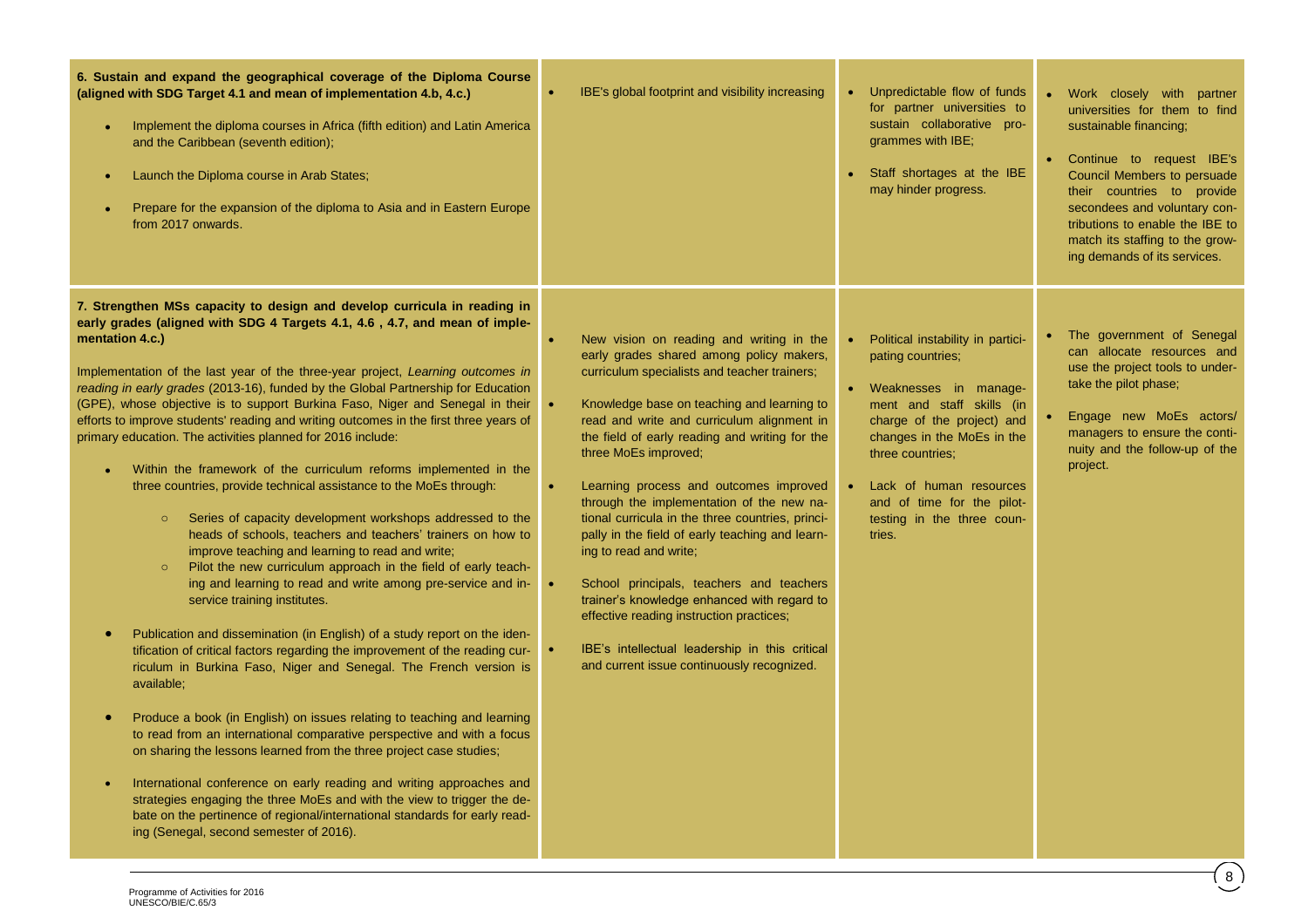| 8. Strengthen MSs capacity to design and develop Global Citizenship Educa-<br>tion (GCED) curricula (aligned with SDG 4 Target 4.7)<br>Support comprehensive in-country interventions on mainstreaming GCED in<br>the policies and curricula partnered with UNESCO Asia-Pacific Centre of Ed-<br>ucation for International Understanding (APCEIU, to confirm) and also in<br>partnership with the Global Education Monitoring team at HQ<br>Expand the comparative analysis of GCED initiated in 2015, covering differ-<br>ent regions and contexts, and with the view to develop a preliminary ground-<br>ed picture of the presence of GCED concepts and principles in the country<br>curriculum documents as well as to provide initial inputs with regard to the<br>monitoring and assessment of the implementation of SDG 4 Target 4.7 (to<br>confirm)                                                                                                                                                                                                                      | • The knowledge base required to guide the<br>integration of GCED in curricula and educa-<br>tion systems of MSs improving;<br>• IBE's knowledge creation function continuing<br>to grow;<br>• IBE's technical partnerships improving. | MSs may tend towards a<br>subject approach to GCED;<br>Lack of data available<br>online to analyse the pres-<br>ence of GCED in current<br>curricula.                                                                                                 | Clearly articulate a compendi-<br>$\bullet$<br>um of approaches for handling<br>GCED in the education sys-<br>tem in general and in curricula<br>in particular as a reference<br>material for MSs.<br>• Use the GCN to make coun-<br>try-level data on GCED avail-<br>able                                                                                                                                                                               |
|----------------------------------------------------------------------------------------------------------------------------------------------------------------------------------------------------------------------------------------------------------------------------------------------------------------------------------------------------------------------------------------------------------------------------------------------------------------------------------------------------------------------------------------------------------------------------------------------------------------------------------------------------------------------------------------------------------------------------------------------------------------------------------------------------------------------------------------------------------------------------------------------------------------------------------------------------------------------------------------------------------------------------------------------------------------------------------|----------------------------------------------------------------------------------------------------------------------------------------------------------------------------------------------------------------------------------------|-------------------------------------------------------------------------------------------------------------------------------------------------------------------------------------------------------------------------------------------------------|----------------------------------------------------------------------------------------------------------------------------------------------------------------------------------------------------------------------------------------------------------------------------------------------------------------------------------------------------------------------------------------------------------------------------------------------------------|
| 9. Strengthen MSs capacity to design and develop holistic Early Childhood<br>Care and Education (ECCE) curricula (aligned with SDG 4 Target 4.2)<br>• Through the GCN discussions and drawing on the knowledge shared in the<br>"In-Progress Reflections on Current and Critical Issues in the Curriculum and<br>Learning", discuss and validate the discussion paper "ECCE policy issues: a<br>curricular perspective";<br>Initiate the implementation of the project on supporting holistic ECCE through<br>comprehensive country policy and curricular interventions in partnership with<br>Nestlé and having Botswana, Seychelles, Saudi Arabia and the Cameroon as<br>pilot countries.                                                                                                                                                                                                                                                                                                                                                                                      | • MSs capacity to design and implement high<br>quality and holistic ECCE curricula enhanced;                                                                                                                                           | The allocation of resources<br>to ECCE especially in Sub<br>Saharan Africa, South Asia<br>and West Asia remains a<br>key impediment for translat-<br>ing knowledge into impact-<br>ful programmes;                                                    | Raise awareness on the Im-<br>portance of ECCE among<br>partner countries and through<br>the GCN.                                                                                                                                                                                                                                                                                                                                                        |
| 10. Strengthen MSs capacity to design and develop inclusive curricula<br>(aligned with SDG 4 Target 4.5)<br>IBE resource pack "Reaching out to All Learners: A Resource Pack for Sup-<br>porting Inclusive Education" will be available and disseminated in different<br>languages with the view to supporting MSs to ensure that their education in<br>general and their curricula in particular are equitable and inclusive indeed in<br>line with SDG4;<br>IBE-led UNESCO Policy Guidelines on Inclusive Education will be available<br>and disseminated in different languages, validated through policy and tech-<br>nical dialogue meetings, and used to support MSs in mainstreaming inclusive<br>education and inclusive curricula, in partnership with the Section of Education<br>for Inclusion and Gender Equality (ED/IPS/IGE);<br>Support MSs efforts in regards to the provision of flexible ways of learning<br>and trainings on inclusive education, peace and right based education within<br>the 2030 education agenda, especially for vulnerable populations. | • MSs capacity to design and implement inclu-<br>sive policies and inclusive curricula enhanced;<br>• MSs capacity to monitor progress toward<br>equitable and inclusive education and curricu-<br>la strengthening.                   | Lack of resources to trans-<br>late the inclusive education<br>guidelines and resource<br>pack in at least four UN lan-<br>guages;<br>Lack of political willingness<br>and infrastructure to priori-<br>tize education for vulnerable<br>populations. | • Strengthen the dialogue and<br>technical support to MSs on<br>effective strategies and prac-<br>tices for mainstreaming inclu-<br>sive education and inclusive<br>curricula;<br>$\bullet$<br>Engage MoEs and partners to<br>mobilize resources to make<br>available the Inclusive education<br>guidelines and resource pack in<br>at least four UN languages;<br>Sustain advocacy and aware-<br>ness raising on the right to equi-<br>table education. |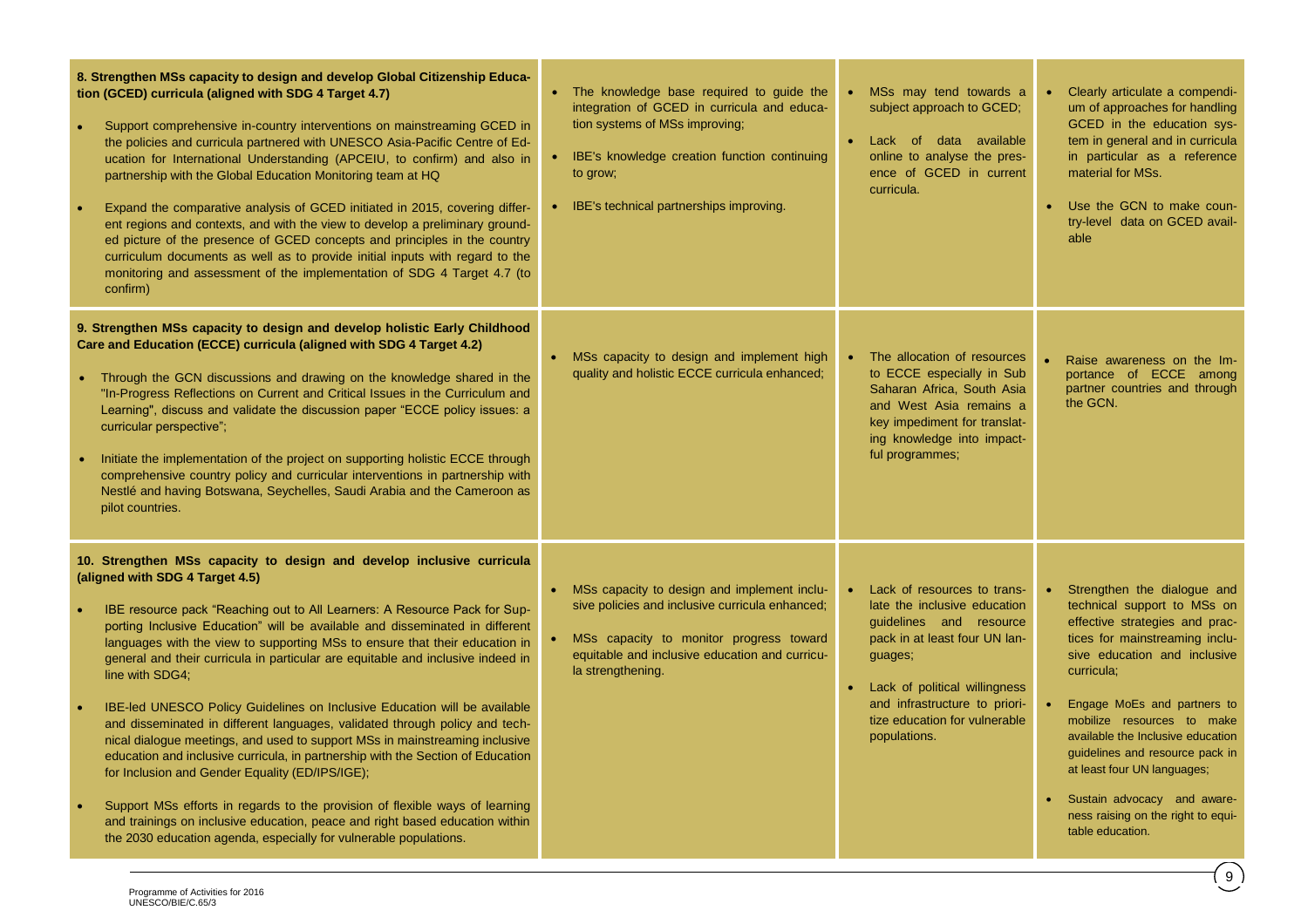| 11. Strengthen MSs capacity to design and develop curricula grounded on<br>competency-based approaches (aligned with SDG 4 Target 4.1)<br>In collaboration with the OECD, the IBE will develop a list of core future<br>competencies that have to be acquired at each level of the general education<br>system, to be used as a reference, a standard and a norm for MSs;<br>The IBE will use the GCN and other professional networks to consult on and<br>finally adopt the list of future competencies<br>The IBE will, on demand, provide MSs technical support to adopt a futuristic<br>and competency-based approach to their curricula;<br>In partnership with the UIS, the IBE will consolidate the role of curriculum in<br>guiding assessment and support the design of curricula-led assessments.                                                   | • MSs' capacity for developing relevant curricu-<br>la (in temporal and geographic terms) enhanc-<br>ing<br>• The normative and standard setting role of the<br>IBE growing in impact and visibility;<br>• IBE's technical partnerships broadening and<br>its reputation solidifying. | Reaching consensus on<br>curricula norms and stand-<br>ards can be politically<br>charged. | Extensive investment should<br>be made toward consulting all<br>critical stakeholders through-<br>out the process of articulating<br>and adopting the proposed<br>norms and standards. |
|---------------------------------------------------------------------------------------------------------------------------------------------------------------------------------------------------------------------------------------------------------------------------------------------------------------------------------------------------------------------------------------------------------------------------------------------------------------------------------------------------------------------------------------------------------------------------------------------------------------------------------------------------------------------------------------------------------------------------------------------------------------------------------------------------------------------------------------------------------------|---------------------------------------------------------------------------------------------------------------------------------------------------------------------------------------------------------------------------------------------------------------------------------------|--------------------------------------------------------------------------------------------|----------------------------------------------------------------------------------------------------------------------------------------------------------------------------------------|
| 12. Strengthen MSs capacity to design and develop youth education policies<br>and curricula (aligned with SDG 4 Target 4.4)<br>The UNESCO initiative "Youth and learning in changing realities: Revisiting<br>the relevance of Secondary Education", led by the IBE and the Section of<br>Partnerships, Cooperation and Research (ED/ESC/PCR), will be further im-<br>plemented in Latin America and the Caribbean, and may expand to other re-<br>gions (Africa, Arab and/or Asia-Pacific)<br>The IBE, ED/ESC/PCR and the IIEP-Buenos Aires will publish (in English<br>and Spanish) the findings of the LAC studies on youth culture and youth ed-<br>ucation with a focus on youth disengagement<br>Through GCN, knowledge on challenges and success in youth education will<br>be discussed and training responses will be tailored upon request from MSs | • IBE's technical partnerships expanding and its<br>reputation solidifying;<br>• The knowledge base required to guide the<br>holistic integration of youth improving and be-<br>coming accessible in regions with serious<br>youth challenges.                                        | Funding for the expansion<br>of the research to other re-<br>gions may not be available.   | Sustain resource mobilization<br>from entities that support youth<br>programmes in targeted re-<br>gions                                                                               |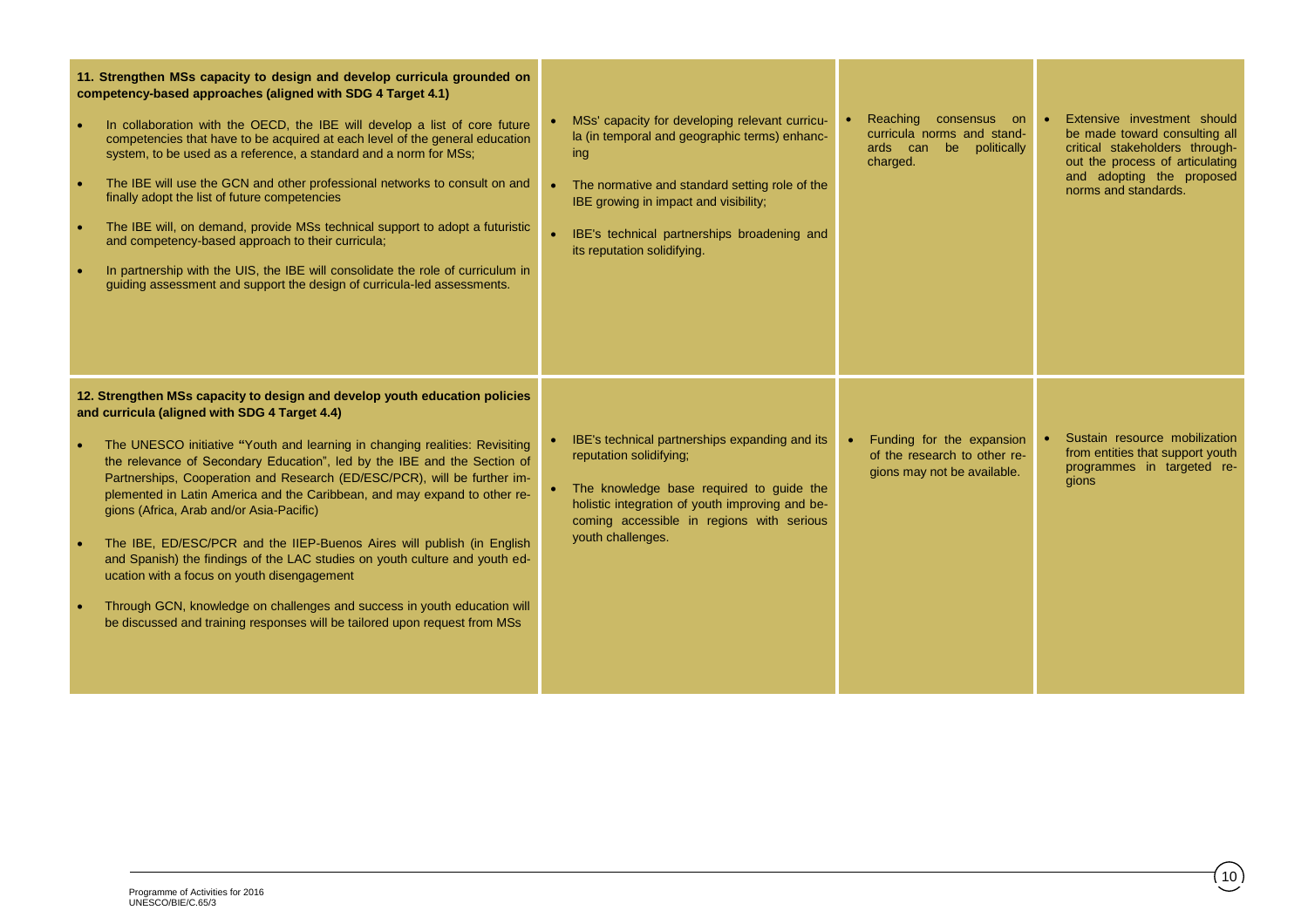### III. IBE Expected Result 1a, Contributing to MLA1 [ER:1 & 5,] and MLA3 [ER 11]

*Member States' capacity strengthened to analyze and address systemic constraints to their equitable provision of quality and development-relevant education and learning*

This programmatic area is most directly related to spirit and letter of SDG4. The IBE therefore already has a head start in providing MSs the technical assistance to meet SDG4.

The IBE integrated this programmatic area into its work program in 2015 in recognition of the reality that effective and impactful curriculum implementation depends on the effective functioning of other parts of the education system. Because the curriculum is closely connected to most if not all other critical elements of the education system, an otherwise robust curriculum can be seriously undermined by the: lack of teachers who are qualified to deliver it; physical teaching and learning environments that are ill-suited for delivering it; an assessment system that fails to assess what is in the curriculum; psycho-social circumstances that render leaners ineffective at learning; ineffective pedagogy and learning processes and more. For its effectiveness at supporting education quality, development-relevance, and effective learning, curriculum must be nested within a well-functioning education system.

During 2016, the IBE will sustain support to MSs in strengthening capacities of their education and learning systems to equitably and resource efficiently provide quality and relevant education and effective lifelong learning opportunities. In sum, the IBE will sustain its support to MSs to attain SDG4. Furthermore, the IBE will design and run training programs for senior technical leaders of Ministries of Education to transform and run education systems that can meet SDG4 and that can support the acquisition of future competencies.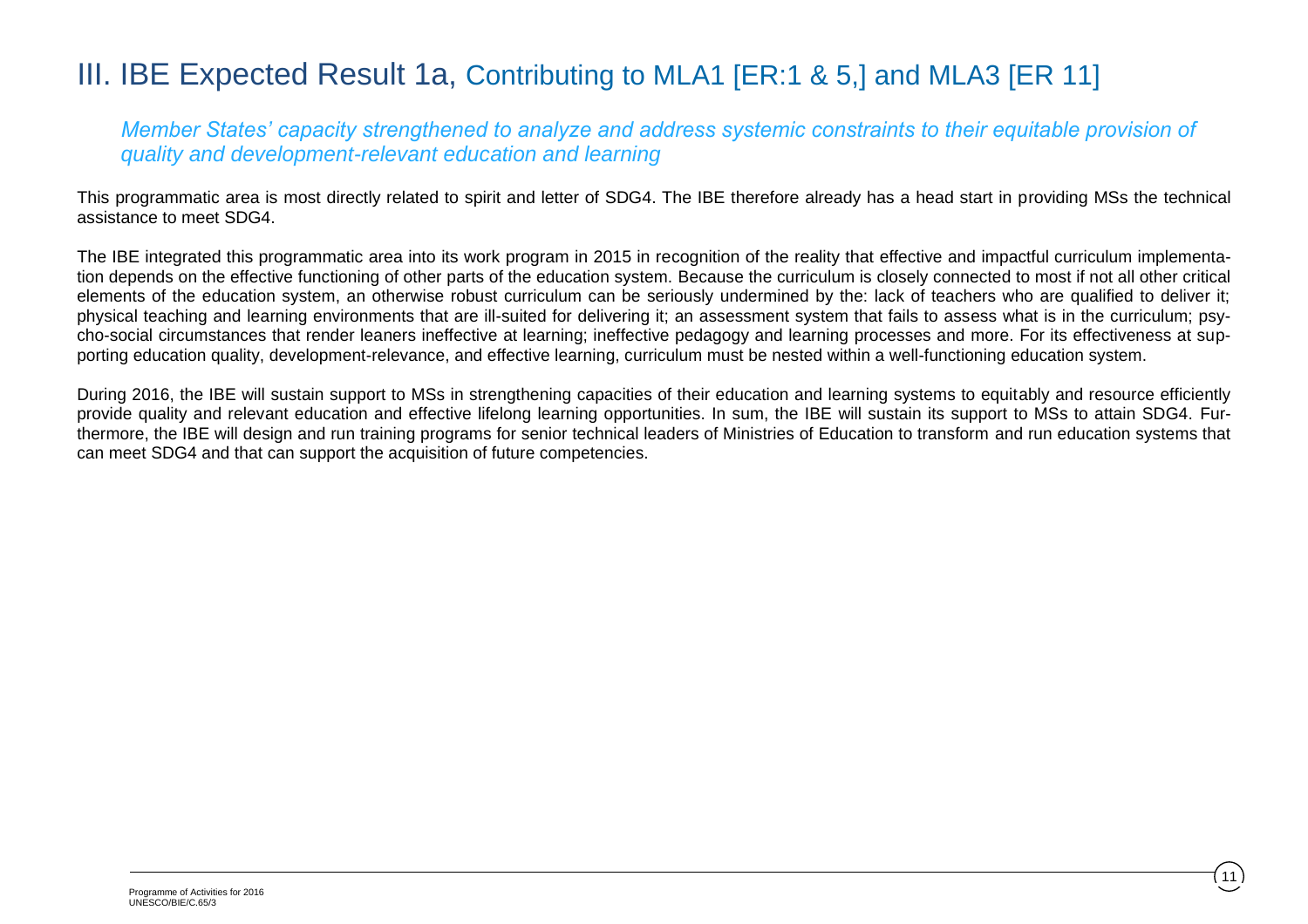| <b>Activities</b>                                                                                                                                                                                                                                                                                                                                                                                                                                                                                 | <b>Expected Impact</b>                                                                                                                                                                                                      | <b>Risks</b> | <b>Risk Mitigation</b>                                                                                                                                                                       |                                                                                                                                                                                             |
|---------------------------------------------------------------------------------------------------------------------------------------------------------------------------------------------------------------------------------------------------------------------------------------------------------------------------------------------------------------------------------------------------------------------------------------------------------------------------------------------------|-----------------------------------------------------------------------------------------------------------------------------------------------------------------------------------------------------------------------------|--------------|----------------------------------------------------------------------------------------------------------------------------------------------------------------------------------------------|---------------------------------------------------------------------------------------------------------------------------------------------------------------------------------------------|
| 1. Strengthen capacities of Ministries of Education (MoEs) to analyze and address systemic<br>constraints to equitable provision of quality and relevant education and effective lifelong<br>learning opportunities (aligned with SDG4 crosscutting to all targets)<br>Support a systematic analysis of critical constraints to education quality and learning ef-<br>fectiveness in two new countries<br>2. Provide technical support for the development and implementation of interventions to | MoE's analytical and opera-<br>$\bullet$<br>capacities strength-<br>tional<br>ened;<br>MSs' capacity to identify and<br>prioritize systemic constraints<br>to education and learning<br>enhanced in partner coun-<br>tries; |              | • Slow pace of participating<br>countries:<br>• Frequent changes in country<br>leadership break or stop initi-<br>atives;<br>• Shortage of staff at the IBE<br>may substantially hinder pro- | Selection of relatively<br>more stable national<br>centres in education<br>as focal points for the<br>work;<br>efforts to<br>sustain<br>mobilize voluntary con-<br>tributions to the IBE as |
| redress identified systemic constraints in 8 countries that have already undertaken the sys-<br>temic analyses, starting with the list of common challenges collectively Identified by partner<br>countries (aligned with SDG4 crosscutting to all targets)                                                                                                                                                                                                                                       | Enhanced leadership and<br>operational capacity for equi-<br>table provision of quality and<br>development-relevant educa-<br>tion and lifelong learning<br>among MSs;                                                      | gress.       | well as to provide<br>secondees.                                                                                                                                                             |                                                                                                                                                                                             |
| 3. Update and improve the database of promising practices in systemic improvement of<br>education quality and learning effectiveness (aligned with SDG4 crosscutting to all targets)                                                                                                                                                                                                                                                                                                              | <b>IBE</b> partnerships improving.                                                                                                                                                                                          |              |                                                                                                                                                                                              |                                                                                                                                                                                             |
| 4. Design, develop and run diverse training programs to strengthen the technical leadership<br>that MoEs require to effectively meet the demands of SDG4, of national development plans<br>and of 21st century competencies                                                                                                                                                                                                                                                                       |                                                                                                                                                                                                                             |              |                                                                                                                                                                                              |                                                                                                                                                                                             |
| 5. In partnership with IIET and Google, support MSs to adopt a technology perspective to<br>their education systems starting with 4 pilot countries                                                                                                                                                                                                                                                                                                                                               |                                                                                                                                                                                                                             |              |                                                                                                                                                                                              |                                                                                                                                                                                             |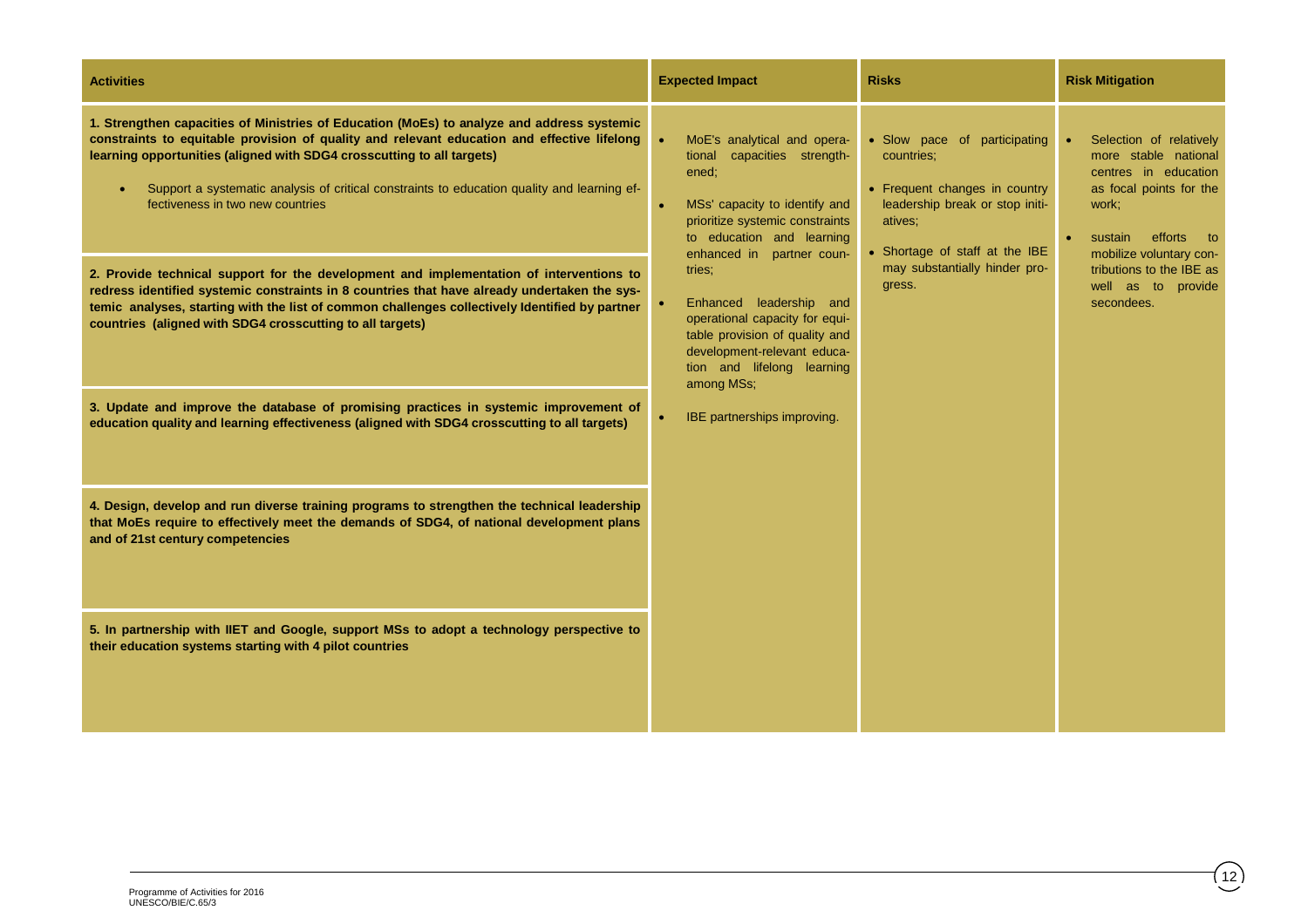### IV. IBE Expected Result 2, Contributing to MLA3 [ER 11]

*A sound knowledge base to inform evidence-based decision making and practices in curriculum, learning, teaching and assessment implemented and applied*

During 2016 the IBE will strengthen its knowledge brokerage role with a view to bridge the gap between knowledge creation and its application. Enhancing this role is critical for setting the IBE apart as an intellectual leader in areas of its competence. An effective execution of this role will also position the IBE as a one-stop shop for what is new in core areas of its competence. This programme area is also critical for keeping other programme areas at the cutting edge of the knowledge frontiers, as well as the IBE's training and technical assistance services. During 2016, the IBE will focus its knowledge brokerage on four themes that relate to its core mandate: Curriculum and the development relevance of education, learning, teaching and assessment.

With regards to MSs, IBE's reinforced knowledge brokerage role will augment the analytical knowledge and evidence base required to inform decisions and practices within the framework of the global education 2030 agenda and the implementation of SDG4. Concerted effort will also be made to strengthen the dissemination of knowledge to targeted audience with priority placed on curriculum specialists, assessors, teacher trainers, teachers, and policymakers. IBE will also reorient its current flagship publications, like *Prospects,* to more tightly align them to its core mandate.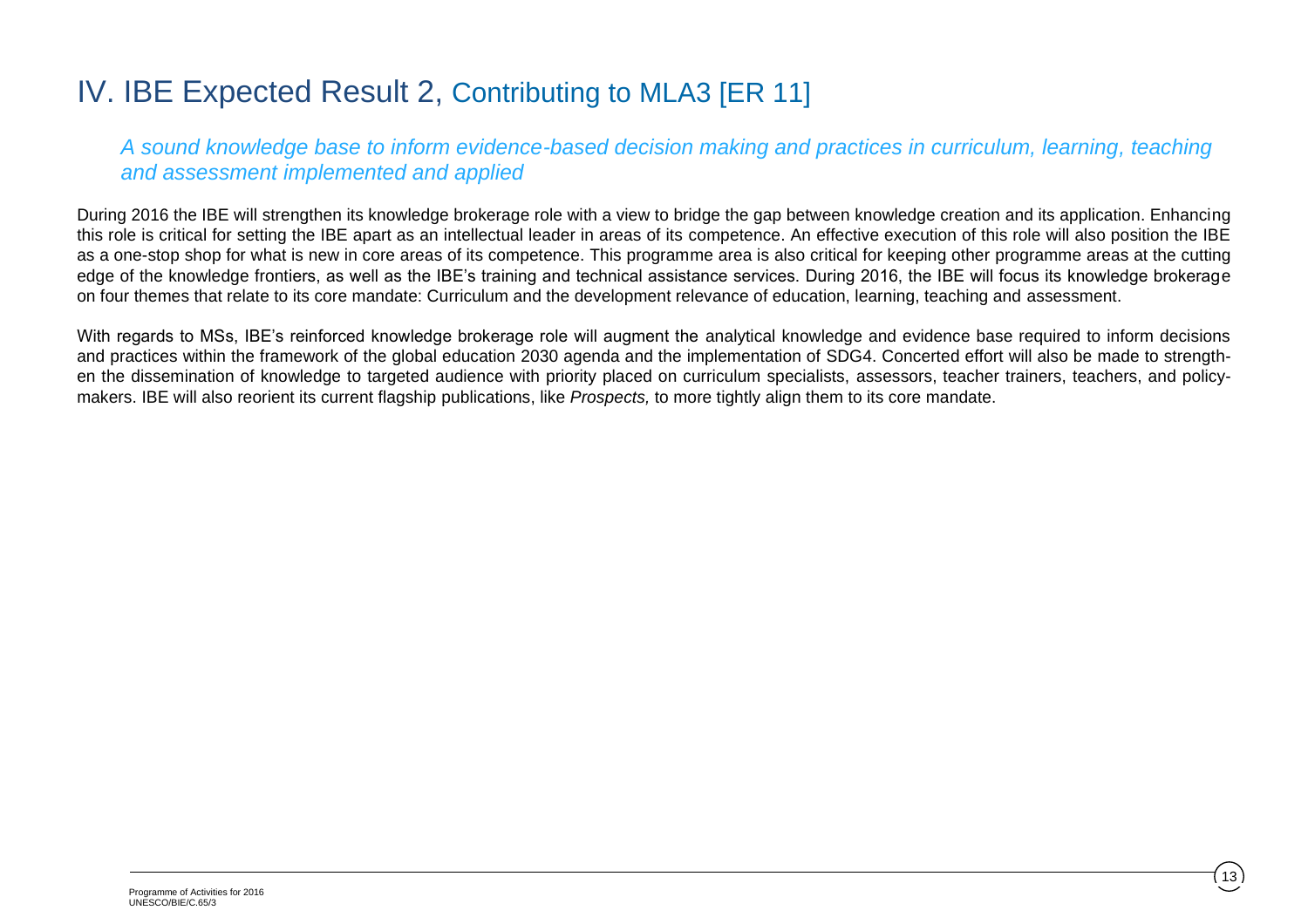| <b>Activities</b>                                                                                                                                                                                                                                                                                                                                                                                                                                                                                                                                                                                                                                                                                                                                                                                                                                                                                                                                                                                                                                                                                                 | <b>Expected Impact</b>                                                                                                                                                                                                                                                                                | <b>Risks</b>                                                                                                                                                                                    | <b>Risk Mitigation</b>                                                                                                                                                                                               |
|-------------------------------------------------------------------------------------------------------------------------------------------------------------------------------------------------------------------------------------------------------------------------------------------------------------------------------------------------------------------------------------------------------------------------------------------------------------------------------------------------------------------------------------------------------------------------------------------------------------------------------------------------------------------------------------------------------------------------------------------------------------------------------------------------------------------------------------------------------------------------------------------------------------------------------------------------------------------------------------------------------------------------------------------------------------------------------------------------------------------|-------------------------------------------------------------------------------------------------------------------------------------------------------------------------------------------------------------------------------------------------------------------------------------------------------|-------------------------------------------------------------------------------------------------------------------------------------------------------------------------------------------------|----------------------------------------------------------------------------------------------------------------------------------------------------------------------------------------------------------------------|
| 1. Strengthen and focus the knowledge brokerage role (aligned with SDG 4 Target 4.1)<br>Review, simplify, summarize and make evident implications for policy and practice the<br>$\bullet$<br>latest research on the sciences of learning with a focus on key trends over the past five<br>years and foreshadowing future trends:<br>o at least ten outputs deposited on the IBE platform<br>Review, simplify and summarize and make apparent implications for policy and practice,<br>$\bullet$<br>research on the link between curriculum and the development relevance of education<br>within the context of SDG4:<br>$\circ$ at least six outputs deposited on the IBE platform<br>Review, simplify and summarize and make apparent implications for policy and practice,<br>$\bullet$<br>research on diverse forms of assessments, their costs and their implications for improving<br>education quality and resource efficiency:<br>o one output deposited on the IBE platform<br>Reorient and repackage Prospects with IBE's core mandate and sustain the production of<br>$\bullet$<br>4 issues per year. | IBE's intellectual leadership<br>$\bullet$<br>gaining more recognition;<br>The technical currency of<br>$\bullet$<br>IBE's training and advisory<br>services improving,<br>Access to cutting edge<br>$\bullet$<br>knowledge in areas of IBE's<br>competence improving es-<br>pecially within the GCN. | Insufficient financial re-<br>sources for sustaining the<br>brokering of knowledge;<br>Reaching targeted audi-<br>ence may remain a chal-<br>lenge especially in areas of<br>poor connectivity. | • Sustain resource mobi-<br>lization efforts:<br>• Link the web addresses<br>of the GCN members to<br>the IBE web address:<br>• Explore partnering with<br>Google for reaching ar-<br>eas of poor connectivi-<br>ty. |
| 2. Strengthen the IBE's clearinghouse function (aligned with SDG 4 Target 4.1)<br>Sustain the production of bi-weekly Alerts with a focus on curriculum, learning, teaching<br>$\bullet$<br>and assessment:<br>Expand the online Curriculum Collection with a view to include 200 new materials and<br>$\bullet$<br>sustain the electronic catalogue of IBE documents and publications (IBEDOCs) by adding<br>at least 150 records in 2016;<br>Initiate the digitization of the IBE Historical Textbook collection starting with the materials<br>$\bullet$<br>catalogued in 2015.                                                                                                                                                                                                                                                                                                                                                                                                                                                                                                                                | Access to IBE knowledge<br>$\bullet$<br>products improving.                                                                                                                                                                                                                                           |                                                                                                                                                                                                 |                                                                                                                                                                                                                      |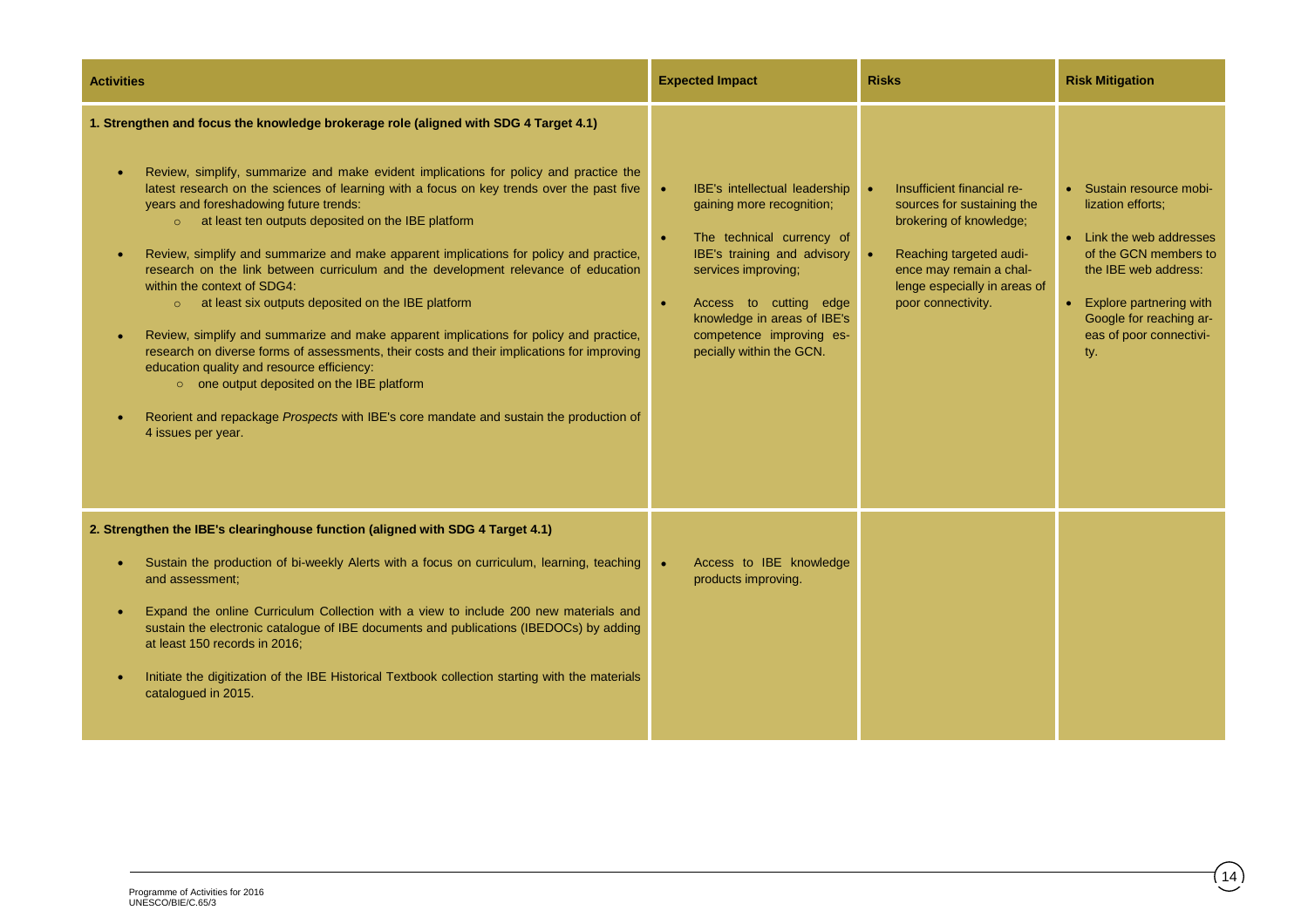| 3. Reinforce IBE's knowledge management capacity (aligned with SDG 4 Target 4.1)<br>Improve the IT platform to hold and disseminate knowledge created and/or brokered by<br>$\bullet$<br>the IBE in a more efficient and effective way.                                                                                                                                                                                                                                                                 | <b>The</b><br><b>IBE</b><br>efficiency at<br>$\bullet$<br>knowledge<br>dissemination<br>improving. | • Substantial website content<br>is not available in at least<br>UNESCO languages<br>four<br>and this may limit substantive<br>access to key outputs. | • Forge partnerships and<br>mobilize resources to<br>ensure a multilingual<br>website. |
|---------------------------------------------------------------------------------------------------------------------------------------------------------------------------------------------------------------------------------------------------------------------------------------------------------------------------------------------------------------------------------------------------------------------------------------------------------------------------------------------------------|----------------------------------------------------------------------------------------------------|-------------------------------------------------------------------------------------------------------------------------------------------------------|----------------------------------------------------------------------------------------|
| 4. Enhance the IBE's website communication and external image (aligned with SDG 4 Target)<br>4.1)<br>Complete the migration of the IBE website and further develop it to communicate well<br>about vision, strategies, programmes, key initiatives and key outputs;<br>Strengthen online forums, blogs and social media that the IBE will use to consult national<br>$\bullet$<br>leaders of curriculum (the GCN) and lead technical dialogue with them (in conjunction<br>with activities under ER 1). | Global visibility and access<br>of IBE's work and image<br>improving.                              |                                                                                                                                                       |                                                                                        |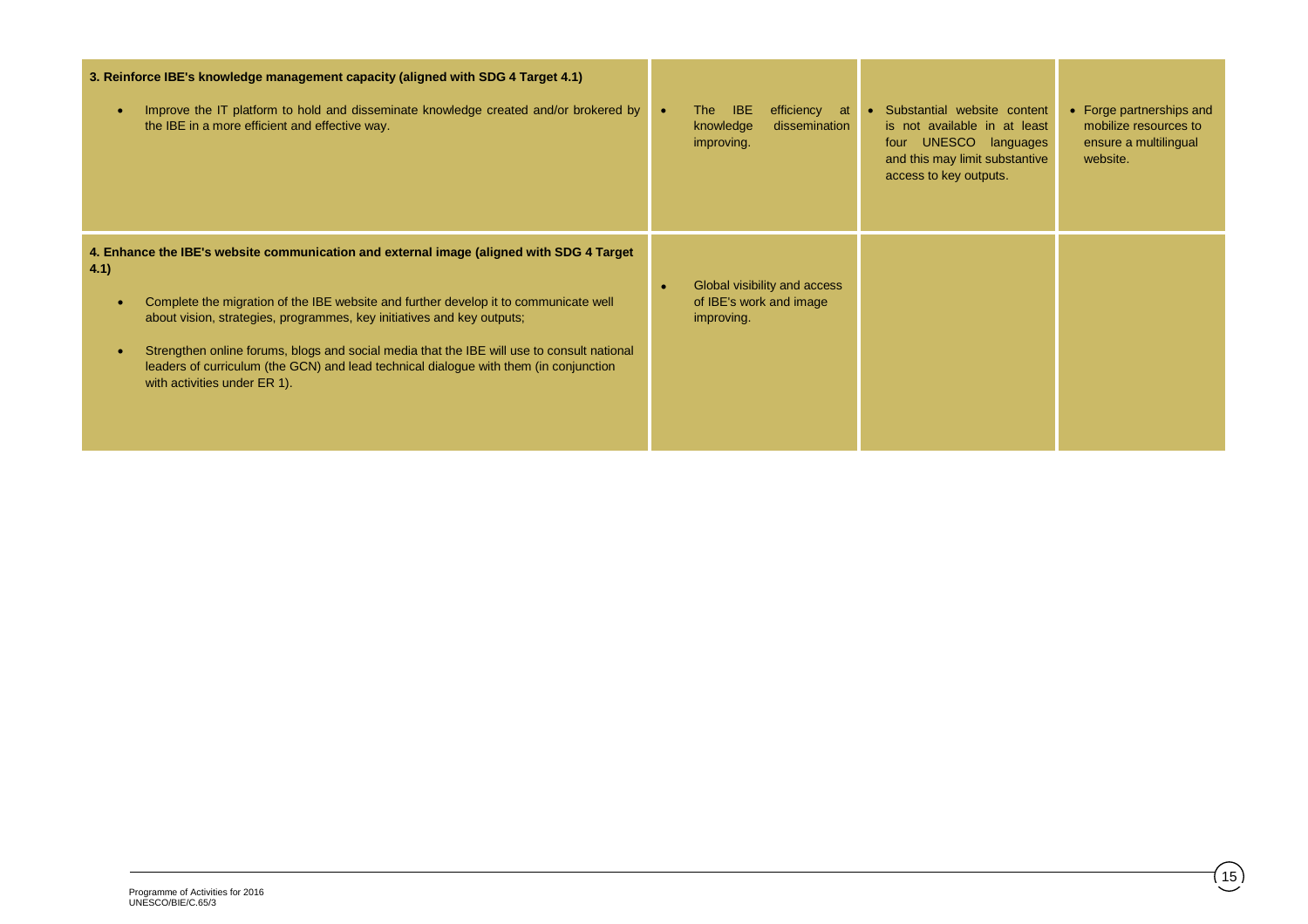## V. International Conference on Education (ICE)

With the postponement of the ICE to post-2017, the IBE will sustain dialogue with its key partners through virtual channels. Such dialogue will focus on how to best align national curricula with the global education 2030 agenda. Other mechanisms such as training courses and technical advisory services will be used to reinforce the virtual dialogue.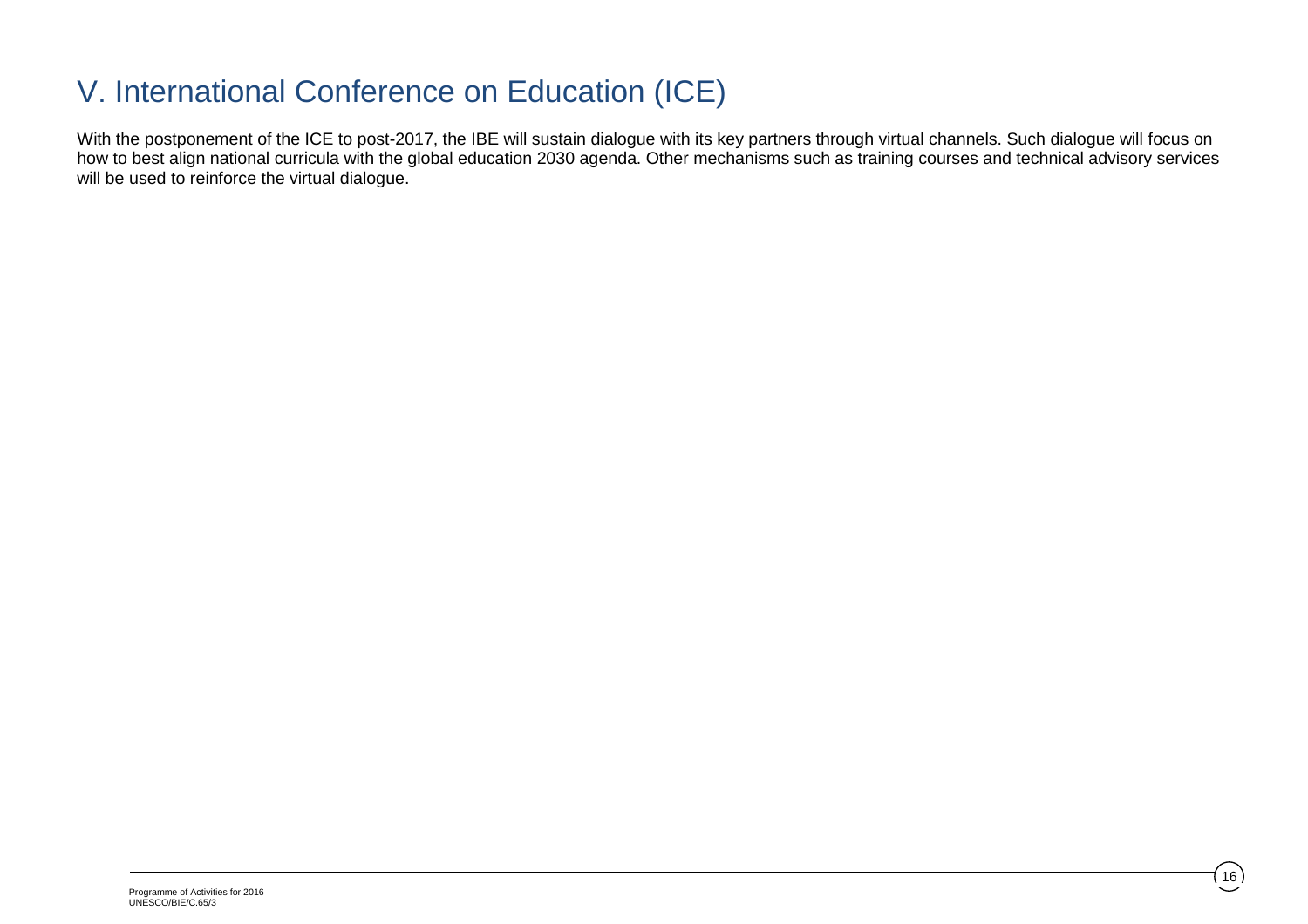## VI. Institutional and Organizational Development (Capacity Development function of the IBE)

Efforts to strengthen the delivery capacity of the IBE will be sustained during 2016, focusing on challenges that substantially threaten the intended organizational development and therefore the delivery capacity of the IBE. Specific attention will be given to: (i) expanding voluntary contributions from MSs starting with members of the IBE Council, (ii) convening a meeting of countries with potential for voluntary contributions to the IBE, beyond countries that are represented in the Council, (iii) securing qualified secondees starting with members of the IBE Council, and then broadening the base, and (iv) continuing to diversify the partnership base beyond MSs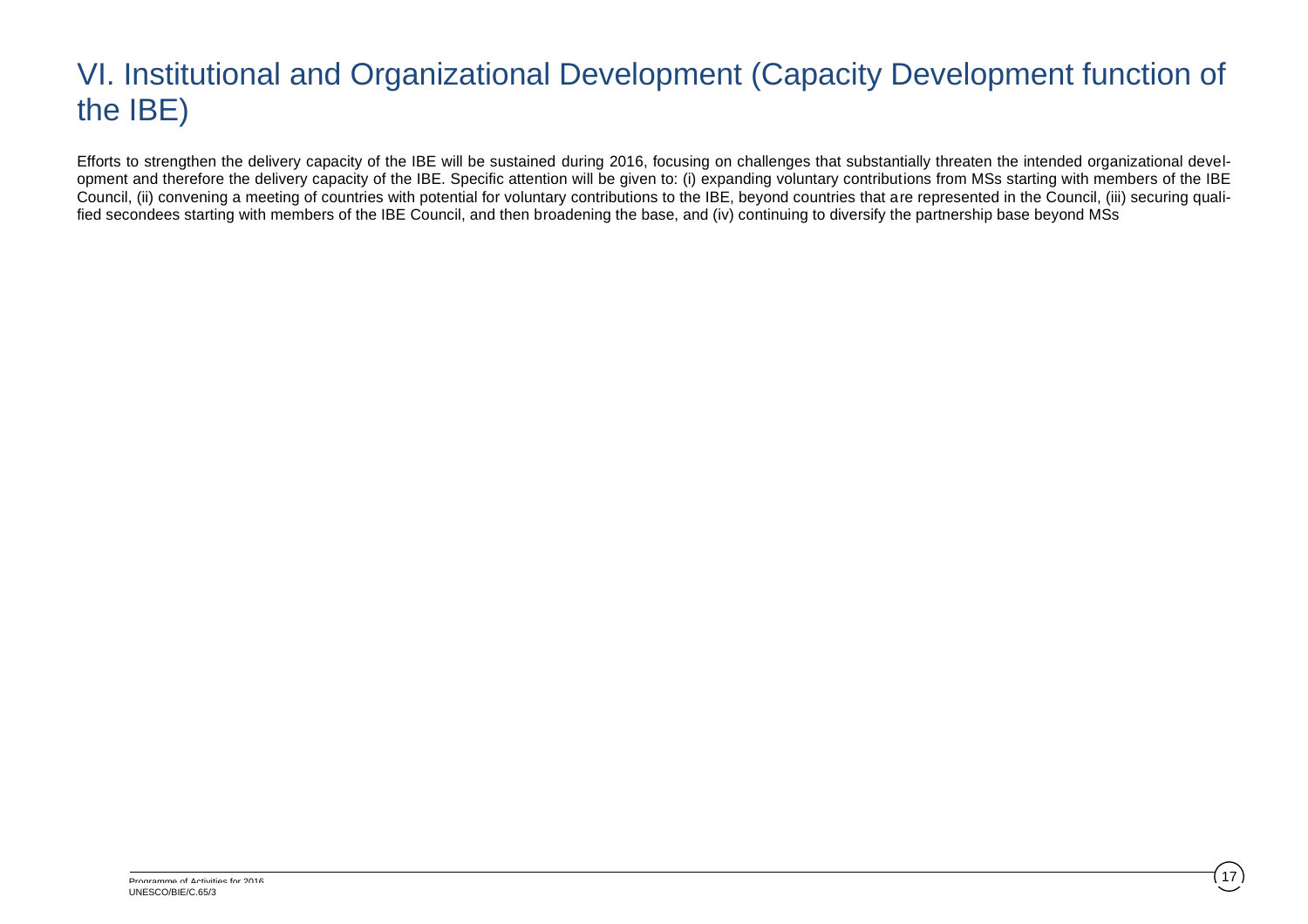| <b>Activities</b>                                                                                                                                                                                                                                                                                                                                                                                                                                                                                                                                                                                                                                                                                       | <b>Expected Impact</b>                                                                                                                                | <b>Risks</b>                                                                                            | <b>Risk Mitigation</b>                                          |
|---------------------------------------------------------------------------------------------------------------------------------------------------------------------------------------------------------------------------------------------------------------------------------------------------------------------------------------------------------------------------------------------------------------------------------------------------------------------------------------------------------------------------------------------------------------------------------------------------------------------------------------------------------------------------------------------------------|-------------------------------------------------------------------------------------------------------------------------------------------------------|---------------------------------------------------------------------------------------------------------|-----------------------------------------------------------------|
| 1. Mobilize Members of the IBE Council to provide voluntary contributions<br>to further enhance the delivery capacity of the IBE                                                                                                                                                                                                                                                                                                                                                                                                                                                                                                                                                                        | • A 50 percentage points Increase in the<br>current level of voluntary contributions<br>from Members of the IBE Council.                              | • Council members not coming<br>forth with, and/or increasing<br>voluntary contributions to the<br>IBE. | Sustain dialogue with poten-<br>$\bullet$<br>tial contributors. |
| 2. Host a meeting of MSs that are targeted to provide voluntary contribu-<br>tions to the IBE                                                                                                                                                                                                                                                                                                                                                                                                                                                                                                                                                                                                           | Increase in the number of MSs that<br>$\bullet$<br>provide IBE voluntary contributions.                                                               |                                                                                                         |                                                                 |
| 3. Sustain efforts to secure qualified secondees from MSs                                                                                                                                                                                                                                                                                                                                                                                                                                                                                                                                                                                                                                               | At least two senior, three middle level<br>$\bullet$<br>and three junior secondees for areas for<br>which the IBE has already prepared<br>ToRs.       | • MSs continue to not provide<br>secondees to the IBE.                                                  |                                                                 |
| 4. Sustain efforts to increase and diversify strategic partners for the IBE<br>with a focus on:<br>The private sector<br>$\bullet$<br>Foundations and philanthropists<br>$\bullet$<br>Institutions that specialize in areas of IBE's competence<br>$\bullet$<br>Academic and research institutions<br>$\bullet$<br><b>Professional networks</b><br>$\bullet$<br>Multilateral and bilateral agencies<br>$\bullet$<br>Civil societies that are recognized by UNESCO<br>$\bullet$<br><b>UNESCO HQ and Field Offices</b><br>$\bullet$<br><b>UNESCO Institutes and Networks</b><br>$\bullet$<br>UN agencies and other intergovernmental organizations<br>$\bullet$<br><b>Member States MoEs</b><br>$\bullet$ | A substantial increase in the number of<br>$\bullet$<br>programmes that are financed by<br>and/or undertaken in partnership with<br>diverse partners. |                                                                                                         |                                                                 |
| 5. Sustain efforts at resource efficient recruitment mechanisms                                                                                                                                                                                                                                                                                                                                                                                                                                                                                                                                                                                                                                         | Increase in the number of junior con-<br>$\bullet$<br>sultants and senior fellows.                                                                    |                                                                                                         |                                                                 |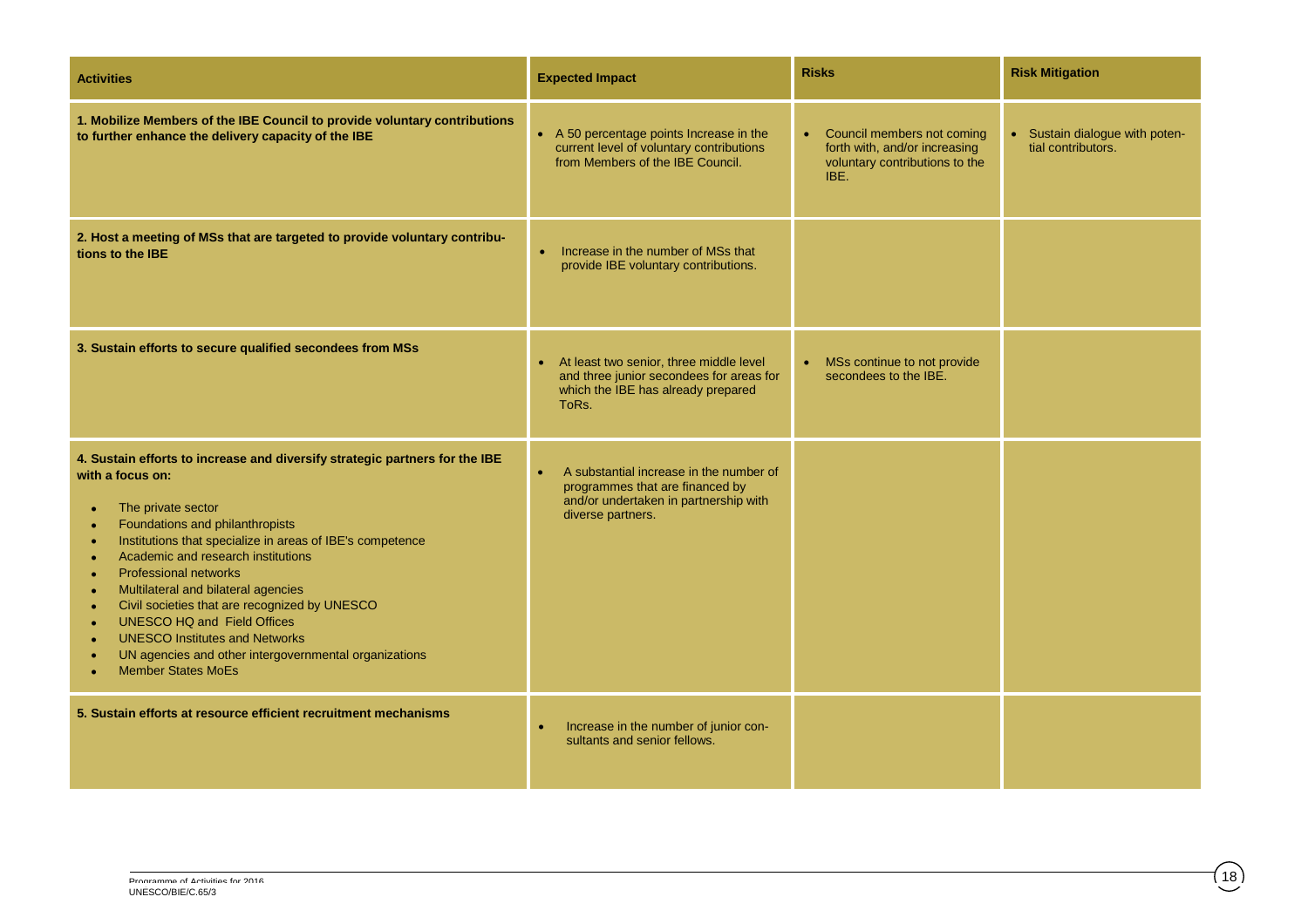## VII. Budget